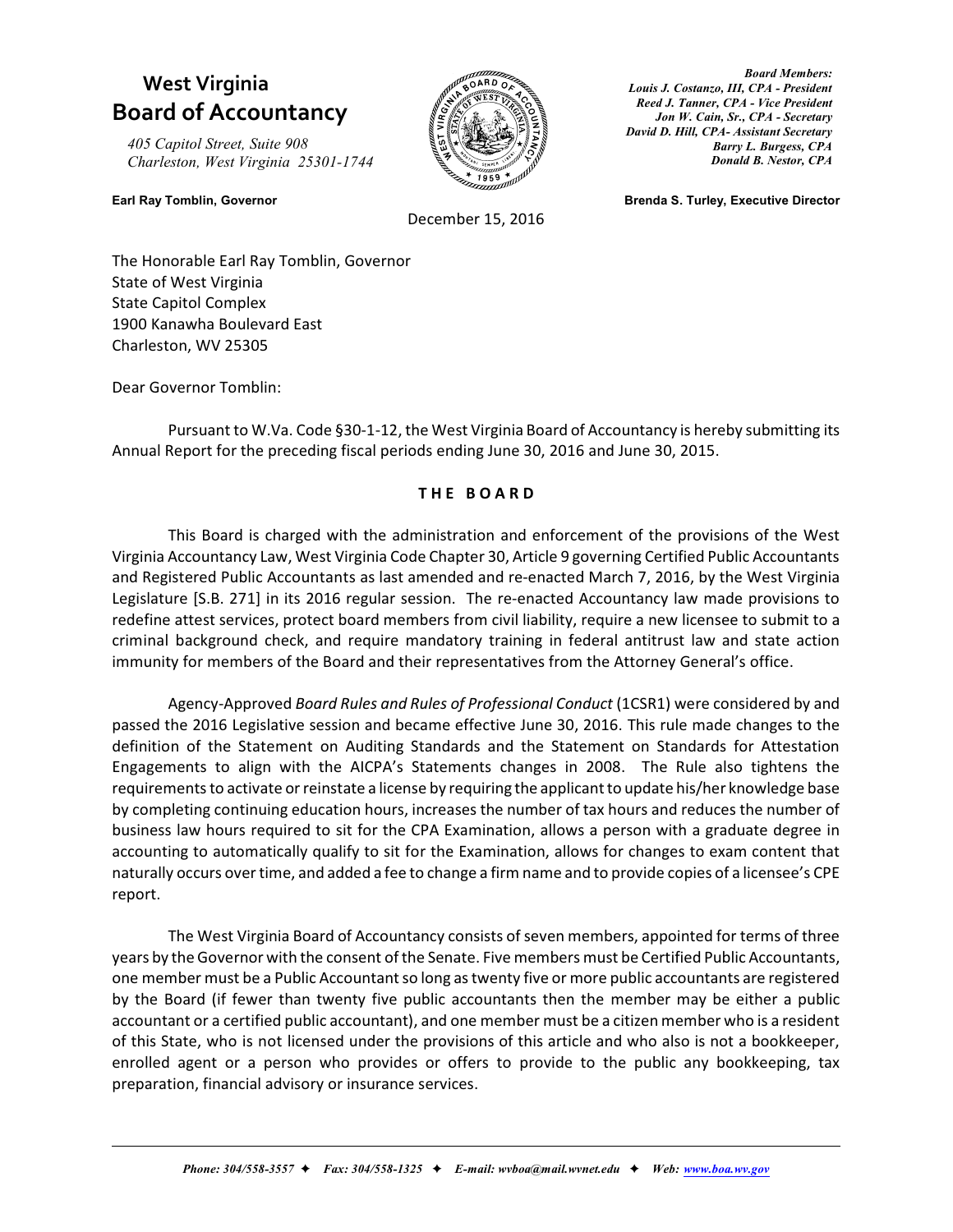The following persons have served as Members ofthe Board for the periods covered by this Report for the period beginning July 1, 2015 to June 30, 2016.

| <b>Board Member</b>                                 | City            | <b>Term Ending</b> | Appointed/Reappointed/Date |            |
|-----------------------------------------------------|-----------------|--------------------|----------------------------|------------|
| Louis J. Costanzo, III, CPA-President               | Wheeling, WV    | 6/30/2018          | Reappointed                | 07/16/2015 |
| Reed J. Tanner, CPA - Vice-President Morgantown, WV |                 | 6/30/2017          | Reappointed                | 07/16/2015 |
| Jon W. Cain, CPA - Secretary                        | Parkersburg, WV | 6/30/2016          | Appointed                  | 02/20/2014 |
| David D. Hill, CPA - Assistant Sec.                 | Charleston, WV  | 6/30/2017          | Reappointed                | 07/16/2015 |
| Barry L. Burgess, CPA                               | Huntington, WV  | 6/30/2016          | Reappointed                | 02/20/2014 |
| Donald B. Nestor, CPA                               | Buckhannon, WV  | 6/30/2013          | Reappointed                | 11/04/2011 |

For this fiscal period, the met on the following dates: July 21, 2015; August 14, 2015; October 23, 2015; January 22, 2016 (teleconference); January 25, 2015 (teleconference); February 2, 2016; February 19, 2016; March 25, 2016 (teleconference) and April 22, 2016.

The following persons have served as Members of the Board for the periods covered by this Report for the period beginning July 1, 2014 to June 30, 2015.

| <b>Board Member</b>                                  | City            | <b>Term Ending</b> | Appointed/Reappointed/Date |            |  |
|------------------------------------------------------|-----------------|--------------------|----------------------------|------------|--|
| Barry L. Burgess, CPA- President                     | Huntington, WV  | 6/30/2016          | Reappointed                | 02/20/2014 |  |
| Louis J. Costanzo, III, CPA-V-President Wheeling, WV |                 | 6/30/2015          | Reappointed                | 02/20/2014 |  |
| Reed J. Tanner, CPA - Secretary                      | Morgantown, WV  | 6/30/2014          | Appointed                  | 11/04/2011 |  |
| Donald B. Nestor, CPA - Assist. Sec.                 | Buckhannon, WV  | 6/30/2013          | Reappointed                | 11/04/2011 |  |
| David D. Hill, CPA                                   | Charleston, WV  | 6/30/2014          | Appointed                  | 11/04/2011 |  |
| Jon W. Cain, CPA                                     | Parkersburg, WV | 6/30/2016          | Appointed                  | 02/20/2014 |  |

For this fiscal period, the Board met on the following dates: July 25, 2014; October 24, 2014; December 1, 2014 (teleconference); January 23, 2015; April 24, 2015; May 25, 2015 (teleconference); and June 29, 2015 (teleconference).

### **EXAMINATION FOR CERTIFICATE OF CERTIFIED PUBLIC ACCOUNTANT**

In April 2004, the Board implemented the computer-based American Institute of Certified Public Accountant (AICPA) examination given in four separate testing windows throughout the year. Questions are prepared by the Board of Examiners and uniformly graded either electronically and/or by professional graders who do not know the identity of the candidates. Grading costs for the computer-based exam are paid by the candidate directly to the National Association of State Board of Accountancy (NASBA). Subjects covered by the uniform examination are Business Environment and Concepts (BEC), Auditing (AUD), Regulation (REG), and Financial Accounting & Reporting (FAR).

Candidates may sit for the required Test Sections individually and in any order and are required to attain a score greater than or equal to 75 in each examination subject before he or she will be declared to have passed the examination. Credit for any Test Sections passed are valid for eighteen months from the actual date the candidate sat for and passed that Test Section. The candidate must pass all four Test Sections of the Uniform CPA Examination within a rolling eighteen-month period, beginning on the date that the first Test Section passed is taken or the candidate will lose credit for any Test Sections passed outside the eighteen-month period.

### **CERTIFICATION AND APPLICATION FOR CPA LICENSE**

The Board has provided two avenues whereby an applicant may apply for a CPA license in West Virginia. Avenue one requires that an applicant for CPA license must have passed all parts of the Uniform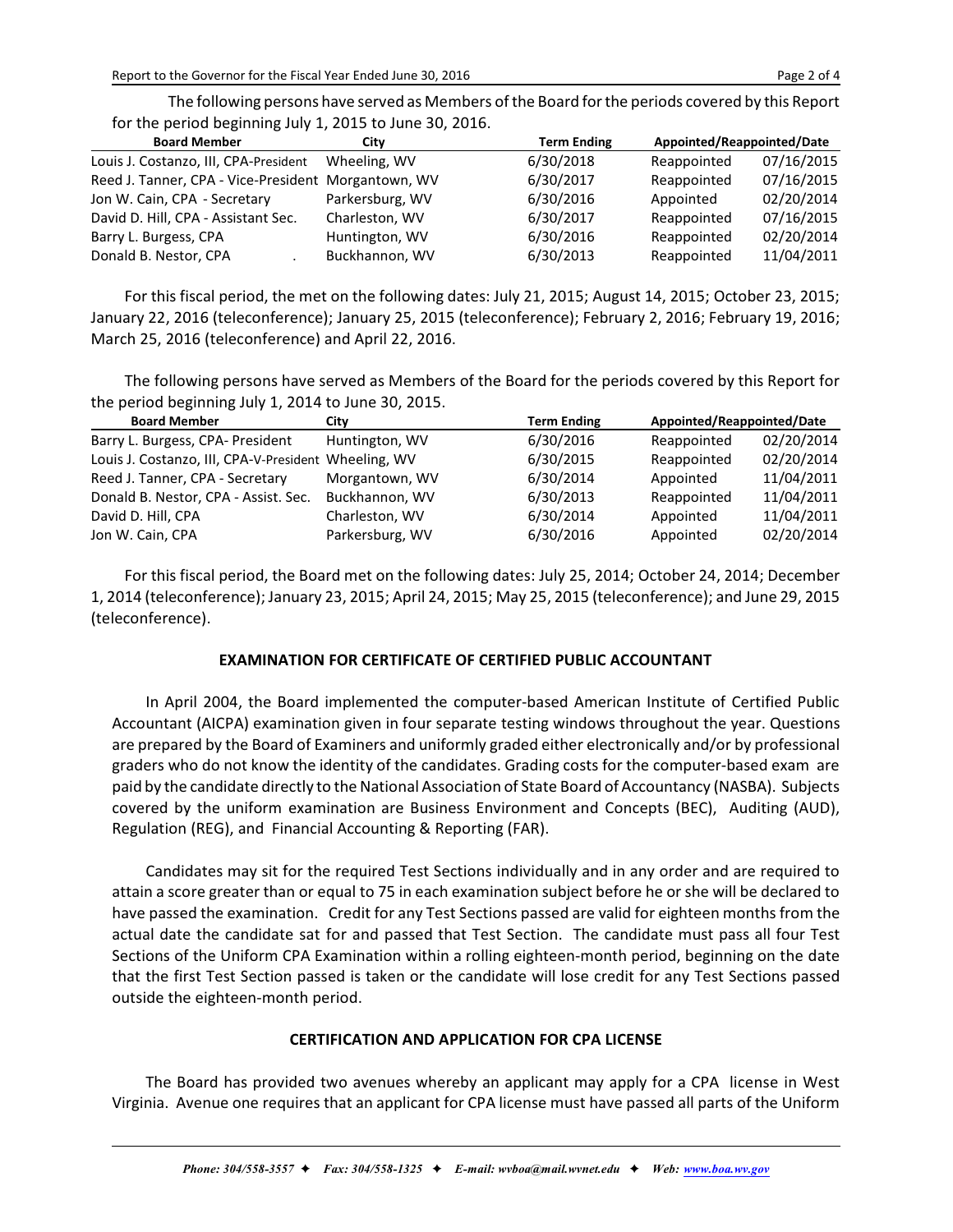AICPA examination and met the 150-hour education rule as well as a one-year experience requirement. Avenue two allows CPAs who have met these requirements in another state to apply for a Reciprocal Certificate in West Virginia. All West Virginia CPAs must meet an annual Continuing Professional Education (CPE) requirement to maintain their license. Annual renewal of the CPA certificate is required to continue using the CPA designation.

### **APPLICATION FOR FIRM PERMIT**

In order for a West Virginia businessto practice public accounting, the firm must first apply for a Firm Permit. Firms may organize as a proprietorship, partnership, accounting corporation, professional limited liability company, or a limited liability partnership whose characteristics conform with Board rules. Accounting Corporations and Professional Limited Liability Companies must file the appropriate application for approval by the Board in order to transact business in West Virginia. Once the application is approved by the Board, the applicant must file an application with the Secretary of State's Business Division. Annual renewal of the Firm Permit is required to continue practicing as a accounting firm.

### **APPLICATION FOR AUTHORIZATION TO PERFORM ATTEST/COMPILATION SERVICES**

Individual CPAs and firms who provide attest and compilation services to the public must first apply for an Authorization to do so. Before approval, the firm or individual must show verification that he/she is enrolled in a Peer Review Program approved by the Board. Annual renewal is required to continue providing these services.

### **REVENUE AND DISBURSEMENT FUND**

The Accountancy Law requires all fees and other moneys, except administrative fines, received by the Board to be deposited in a Special Revenue Fund at the Office of the West Virginia State Treasurer and the expenses of the Board office are disbursed from and charged to this Fund. Schedules of these receipts and disbursements for the fiscal years ended June 30, 2016 and June 30, 2015 are included in the report and marked Exhibit "A".

The West Virginia Board of Accountancy underwent a legislative post audit of the collection and deposit of revenues for the period July 1, 2006 through June 30, 2008. The audit was conducted in accordance with auditing standards generally accepted in the United States and *Government Auditing Standards* issued by the U.S. Comptroller General. The only exception noted wasthe failure to make timely deposits as required by Chapter 12, Article 2, Section 2 of the West Virginia Code, as amended. The Board has agreed to fully comply with the above-referenced section of the Code.

Other Exhibits included in this report for licensure/examination activities performed by the Board of Accountancy for the periods ending June 30, 2016 and June 30, 2015 are:

- Exhibit B New Certificates of Certified Public Accountants
- Exhibit C CPA Examination Statistics
- Exhibit D Licensure and Complaint Statistics
- Exhibit E New Firm Permits, Accounting Corporations and PLLCs
- Exhibit F New Firm and Individual Practitioner Authorizations to Perform Attest & Compilation Services
- Exhibit G Licensees by county of practice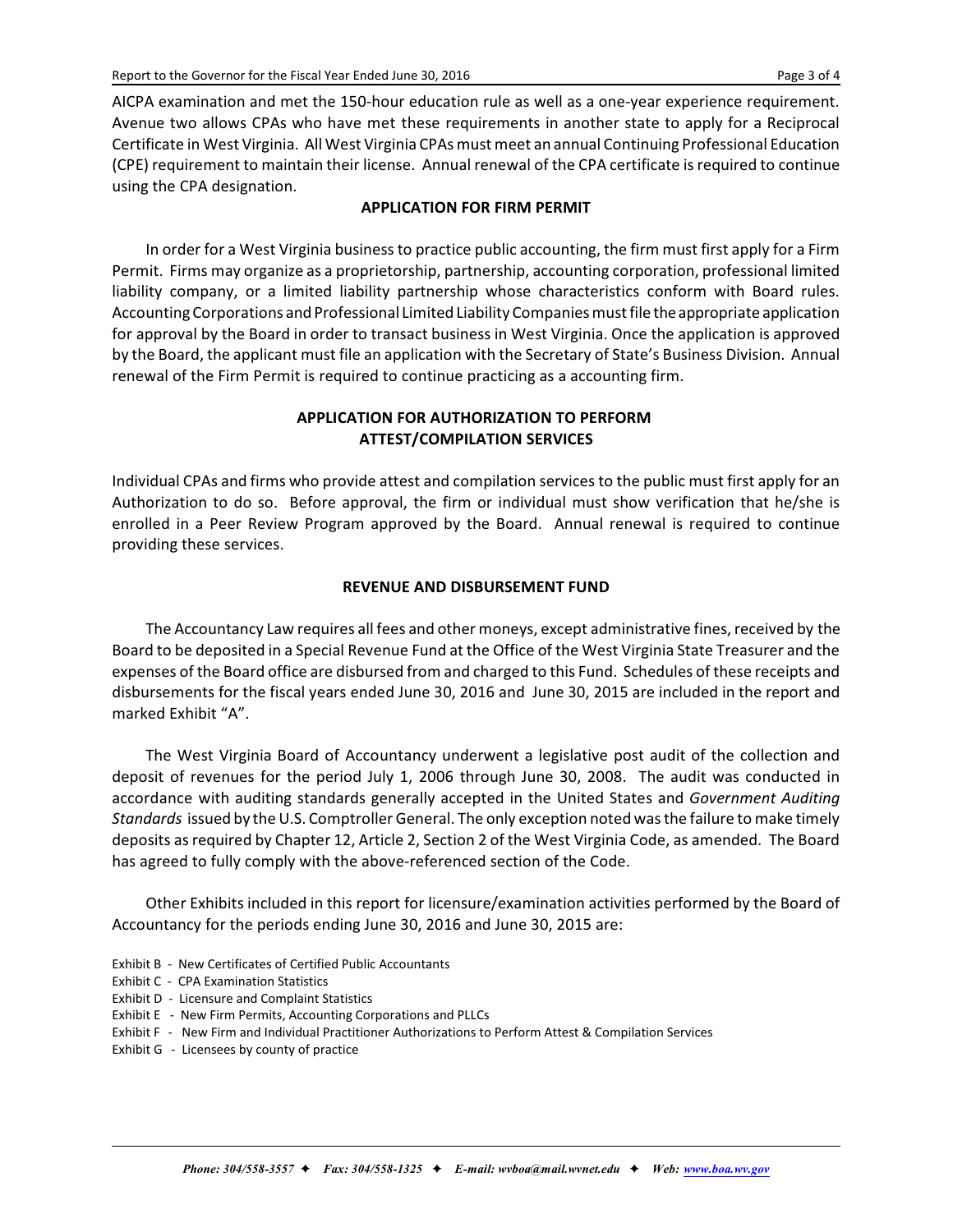Respectfully submitted,

FV)

**Chair & Coolange III**<br>Louis J. Costanzo, CPA, President

Jon W. Cain, Sr., CPA, Secretary

٠.

Legislative Librarian (Electronically via internet upload) West Virginia Secretary of State (paper copy and 1 CD) WV Archives (Paper copy and 1 CD)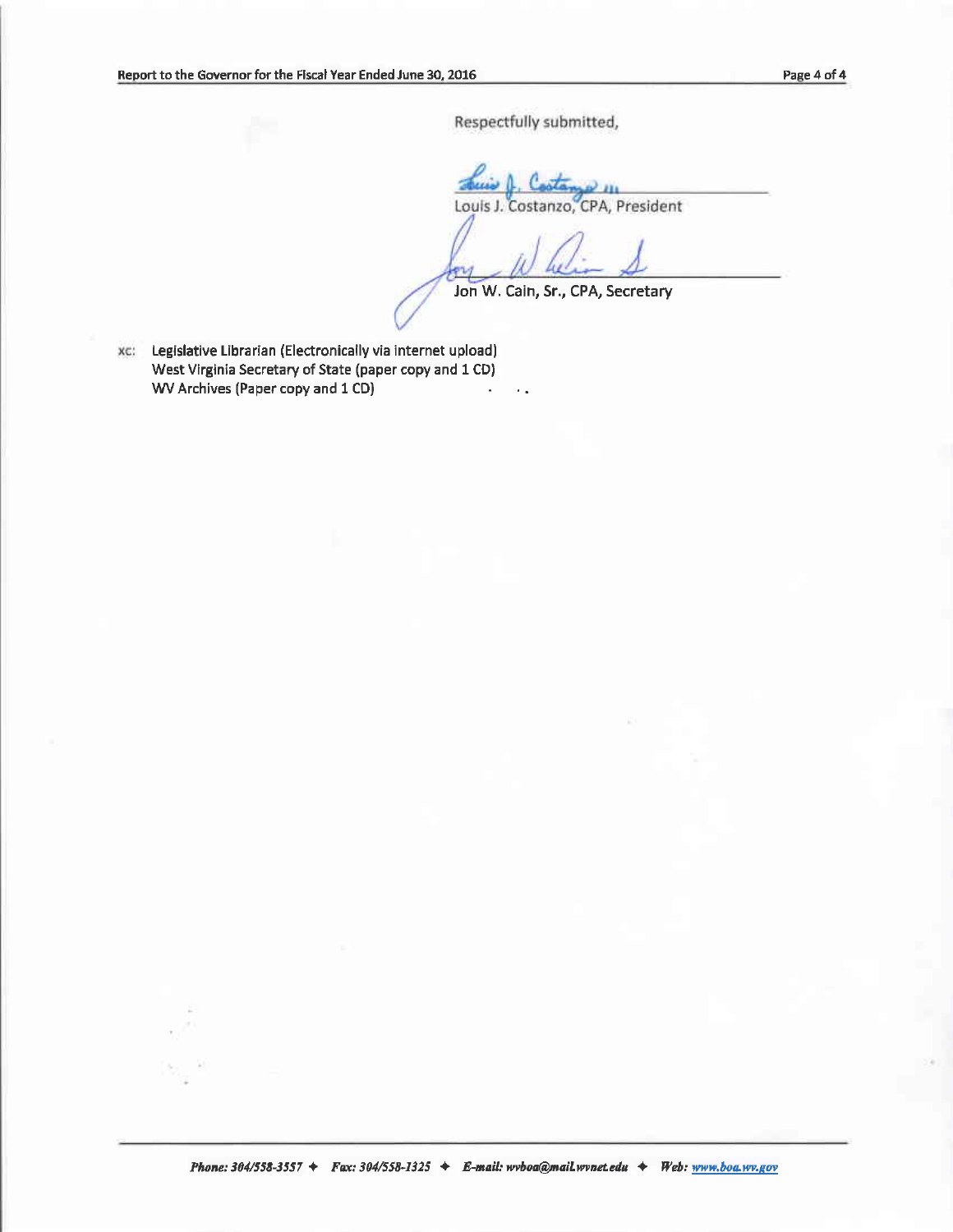### **Exhibit A West Virginia Board of Accountancy Schedule of Receipts and Disbursements Through Period ended June 30, 2016**

### **FY 2016**

### **Beginning Cash Balance, July 1, 2015 <b>Beginning Cash Balance, July 1, 2015 \$597,949.56**

| <b>Receipts</b>                         | <b>Period Ending</b> |           | 9/30/2015 12/31/2015 | 3/31/2016 | 6/30/2016  | <b>Y-T-D Receipts</b>      |
|-----------------------------------------|----------------------|-----------|----------------------|-----------|------------|----------------------------|
| Renewals/Activations/Inactives          |                      | 19,780.00 | 700.00               | 935.00    | 182,205.00 | 203,620.00                 |
| Firm Permits and AC/PLLC Approvals      |                      | 4,000.00  | 900.00               | 1,000.00  | 31,800.00  | 37,700.00                  |
| Firm & Individual Authorizations        |                      | 7,065.00  | 600.00               | 315.00    | 49,565.00  | 57,545.00                  |
| Reinstatements                          |                      | 1,785.00  | 340.00               | 510.00    | 0.00       | 2,635.00                   |
| New Licensee Certificates               |                      | 1,595.00  | 1,870.00             | 1,800.00  | 720.00     | 5,985.00                   |
| <b>Reciprocal Certificates</b>          |                      | 600.00    | 1,800.00             | 1,000.00  | 200.00     | 3,600.00                   |
| Exam Fees                               |                      | 7,720.00  | 5,920.00             | 6,280.00  | 7,870.00   | 27,790.00                  |
| <b>CPE Late &amp; Extension Fees</b>    |                      | 2,775.00  | 450.00               | 11,025.00 | 7,275.00   | 21,525.00                  |
| Late Fees                               |                      | 7,550.00  | 715.00               | 250.00    | 135.00     | 8,650.00                   |
|                                         |                      | 0.00      | 0.00                 | 0.00      | 0.00       | 0.00                       |
| Disciplinary<br>$\star$                 |                      |           |                      |           | 200.00     |                            |
| Other                                   |                      | 730.00    | 1,045.23             | 940.00    |            | 2,915.23                   |
| <b>Total Receipts</b>                   |                      | 53,600.00 | 14,340.23            | 24,055.00 | 279,970.00 | 371,965.23                 |
| <b>Disbursements</b>                    | <b>Object Codes</b>  |           |                      |           |            | <b>Y-T-D Disbursements</b> |
| Payroll / Per Diem / Increment          | 1200-1206            | 40,291.74 | 38,350.08            | 41,800.08 | 40,425.93  | 160,867.83                 |
| <b>Employee Benefits &amp; Matching</b> | 2200-2207            | 10,899.64 | 11,333.23            | 11,769.00 | 10,593.15  | 44,595.02                  |
| Retiree Health Benefit Trust Fund       | 2208                 | 978.00    | 978.00               | 978.00    | 978.00     | 3,912.00                   |
| <b>Office Expenses</b>                  | 3200                 | 786.47    | 866.68               | 626.48    | 687.04     | 2,966.67                   |
| Printing & Binding                      | 3201                 | 284.70    | 0.00                 | 314.25    | 0.00       | 598.95                     |
| Rental Expense                          | 3202                 | 10,000.00 | 5,000.00             | 10,000.00 | 7,500.00   | 32,500.00                  |
| <b>Utilities</b>                        | 3203                 | 347.23    | 115.84               | 115.65    | 0.00       | 578.72                     |
| Telecommunication                       | 3204                 | 587.25    | 672.11               |           | 858.48     |                            |
|                                         |                      |           |                      | 1,027.42  |            | 3,145.26                   |
| Contractual (service ongoing)           | 3206                 | 119.00    | 153.00               | 859.90    | 12,457.59  | 13,589.49                  |
| State's Attorney                        | 3207                 | 2,992.50  | 3,030.50             | 1,178.00  | 5,010.60   | 12,211.60                  |
| <b>Security Service</b>                 | 3209                 | 199.45    | 138.58               | 277.16    | 207.87     | 823.06                     |
| Travel                                  | 3211                 | 2,520.65  | 5,048.11             | 2,955.08  | 5,617.92   | 16,141.76                  |
| Computer Services (Internal)            | 3213                 | 994.10    | 45.00                | 30.00     | 2,080.00   | 3,149.10                   |
| Computer Services (External)            | 3214                 | 2,864.00  | 1,158.00             | 504.00    | 2,858.00   | 7,384.00                   |
| <b>Association Dues</b>                 | 3218                 | 4,240.00  | 0.00                 | 0.00      | 0.00       | 4,240.00                   |
| Fire/Auto/Bond/Other Ins                | 3219                 | 700.00    | 700.00               | 700.00    | 700.00     | 2,800.00                   |
| <b>Food Products</b>                    | 3220                 | 69.44     | 143.35               | 69.30     | 69.28      | 351.37                     |
| Routine Maintenance Contracts           | 3229                 | 1,806.53  | 2,186.89             | 1,905.86  | 1,234.79   | 7,134.07                   |
| Hospitality                             | 3233                 | 173.57    | 105.82               | 131.82    | 116.79     | 528.00                     |
| Miscellaneous                           | 3241                 | 1,900.15  | 356.64               | 477.48    | 442.70     | 3,176.97                   |
| Training & Development (in-state)       | 3242                 | 199.00    | 39.20                | 105.00    | 235.00     | 578.20                     |
| Training & Development                  | 3243                 | 0.00      | 0.00                 | 2,085.00  | 695.00     | 2,780.00                   |
| Postal                                  | 3244                 | 22.37     | 3,848.35             | 422.28    | 3,005.91   | 7,298.91                   |
| Freight                                 | 3245                 | 51.00     | 51.75                | 58.00     | 68.76      | 229.51                     |
| Supplies - Computer                     | 3246                 | 0.00      | 0.00                 | 0.00      | 0.00       | 0.00                       |
| Software Licenses                       | 3247                 | 56.85     | 0.00                 | 0.00      | 0.00       | 56.85                      |
| <b>Computer Equipment</b>               | 3248                 | 0.00      | 0.00                 | 0.00      | 0.00       | 0.00                       |
| Miscellaneous Equipment <\$5,000        | 3252                 | 0.00      | 0.00                 | 0.00      | 0.00       | 0.00                       |
| Payment of Taxes                        | 3254                 | 0.00      | 64.52                | 2.26      | $-2.26$    | 64.52                      |
| <b>Bank Costs</b>                       | 3263                 | 421.48    | 23.39                | 8.44      | 0.00       | 453.31                     |
| PEIA Reserve Transfer                   | 3272                 | 0.00      | 0.00                 | 0.00      | 1,450.00   | 1,450.00                   |
| <b>State Treasurer's Office Fees</b>    | 3324                 | 2,146.99  | 0.00                 | 0.00      | 2,574.03   | 4,721.02                   |
| <b>Total Disbursements</b>              |                      | 85,652.11 | 74,409.04            | 78,400.46 | 99,864.58  | 338,326.19                 |
|                                         |                      |           |                      |           |            |                            |
| <b>Excess Receipts / Disbursements</b>  |                      |           |                      |           |            | \$33,639.04                |

**Ending Cash Balance, June 30, 2016 \$631,588.60 \$631,588.60**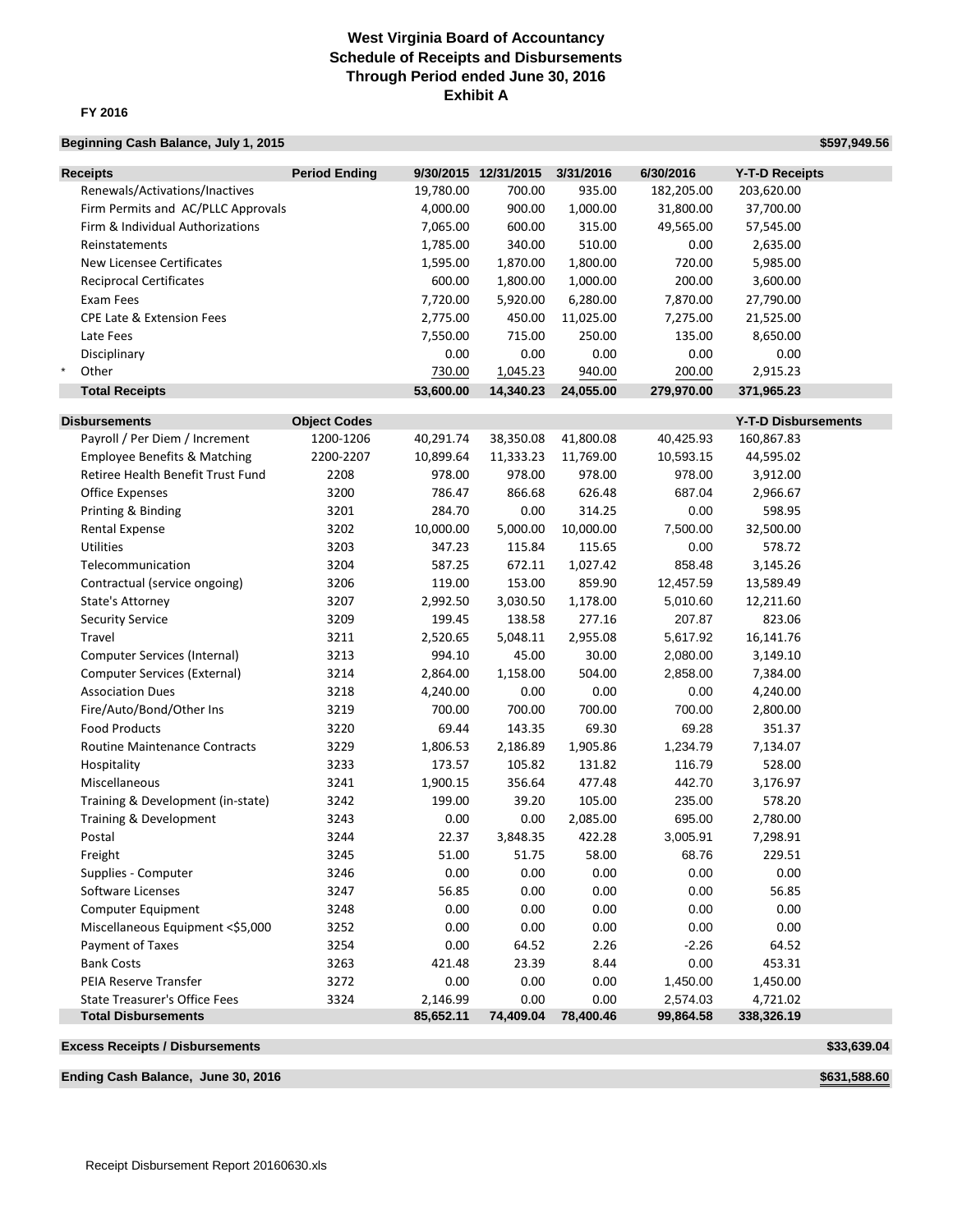### **West Virginia Board of Accountancy Schedule of Receipts and Disbursements Through Period ended June 30, 2015 Exhibit A**

### **FY 2015**

### **Beginning Cash Balance, July 1, 2014 <b>All 2016 All 2016 <b>All 2016 All 2016 \$562,103.26**

| <b>Receipts</b>                         | <b>Period Ending</b> |            | 9/30/2014 12/31/2014 | 3/31/2015   | 6/30/2015  | <b>Y-T-D Receipts</b>      |  |
|-----------------------------------------|----------------------|------------|----------------------|-------------|------------|----------------------------|--|
| Renewals/Activations/Inactives          |                      | 14,753.00  | 1,325.00             | 1,020.00    | 180,705.00 | 197,803.00                 |  |
| Firm Permits and AC/PLLC Approvals      |                      | 4,000.00   | 2,800.00             | 1,300.00    | 31,000.00  | 39,100.00                  |  |
| Firm & Individual Authorizations        |                      | 5,430.00   | 2,485.00             | 1,585.00    | 48,355.00  | 57,855.00                  |  |
| Reinstatements                          |                      | 1,755.00   | 680.00               | 680.00      | 425.00     | 3,540.00                   |  |
| <b>New Licensee Certificates</b>        |                      | 1,920.00   | 1,680.00             | 1,355.00    | 1,080.00   | 6,035.00                   |  |
| <b>Reciprocal Certificates</b>          |                      | 2,130.00   | 2,400.00             | 400.00      | 685.00     | 5,615.00                   |  |
| Exam Fees                               |                      | 8,135.00   | 6,640.00             | 4,960.00    | 8,280.00   | 28,015.00                  |  |
| <b>CPE Late &amp; Extension Fees</b>    |                      | 1,800.00   | 1,125.00             | 11,235.00   | 10,425.00  | 24,585.00                  |  |
| Late Fees                               |                      | 6,700.00   | 350.00               | 400.00      | 150.00     | 7,600.00                   |  |
| Disciplinary                            |                      | 0.00       | 0.00                 | 0.00        | 0.00       | 0.00                       |  |
| $\star$<br>Other                        |                      | 852.21     | 1,045.00             | 800.00      | 1,563.93   | 4,261.14                   |  |
| <b>Total Receipts</b>                   |                      | 47,475.21  | 20,530.00            | 23,735.00   | 282,668.93 | 374,409.14                 |  |
|                                         |                      |            |                      |             |            |                            |  |
| <b>Disbursements</b>                    | <b>Object Codes</b>  |            |                      |             |            | <b>Y-T-D Disbursements</b> |  |
| Payroll / Per Diem / Increment          | 1200-1206            | 45,386.02  | 28,878.43            | 37,800.06   | 36,655.06  | 148,719.57                 |  |
| <b>Employee Benefits &amp; Matching</b> | 2200-2207            | 12,257.13  | 8,496.43             | 12,644.14   | 12,892.85  | 46,290.55                  |  |
| Retiree Health Benefit Trust Fund       | 2208                 | 1,312.00   | 984.00               | 1,476.00    | 1,312.00   | 5,084.00                   |  |
| Office Expenses                         | 3200                 | 701.49     | 2,474.75             | 1,734.80    | 514.25     | 5,425.29                   |  |
| Printing & Binding                      | 3201                 | 0.00       | 314.25               | 0.00        | 474.11     | 788.36                     |  |
| Rental Expense                          | 3202                 | 8,719.00   | 7,500.00             | 7,500.00    | 5,000.00   | 28,719.00                  |  |
| <b>Utilities</b>                        | 3203                 | 0.00       | 34.11                | 115.63      | 115.67     | 265.41                     |  |
| Telecommunication                       | 3204                 | 1,337.03   | 2,216.52             | 1,280.62    | 992.14     | 5,826.31                   |  |
| Contractual (service ongoing)           | 3206                 | 2,826.14   | 2,587.50             | 0.00        | 110.50     | 5,524.14                   |  |
| State's Attorney                        | 3207                 | 2,265.00   | 2,386.50             | 2,479.50    | 1,415.50   | 8,546.50                   |  |
| <b>Consulting Fees</b>                  | 3208                 | 204.00     | 0.00                 | 221.00      | 0.00       | 425.00                     |  |
| Security                                | 3209                 | 1,685.00   | 252.14               | 142.84      | 198.21     | 2,278.19                   |  |
| Travel                                  | 3211                 | 2,561.45   | 912.20               | 2,541.87    | 3,953.35   | 9,968.87                   |  |
| Computer Services (Internal)            | 3213                 | 2,494.74   | 990.00               | 889.00      | 1,087.50   | 5,461.24                   |  |
| <b>Computer Services (External)</b>     | 3214                 | 5,575.00   | 1,584.00             | 858.00      | 2,910.46   | 10,927.46                  |  |
| Rental (Machines & Misc)                | 3217                 |            |                      | 34.03       | 33.96      | 67.99                      |  |
| <b>Association Dues</b>                 | 3218                 | 4,240.00   | 0.00                 | 0.00        | 210.00     | 4,450.00                   |  |
| Fire/Auto/Bond/Other Ins                | 3219                 | 586.00     | 586.00               | 586.00      | 586.00     | 2,344.00                   |  |
| <b>Food Products</b>                    | 3220                 |            |                      | 175.75      | 36.54      | 212.29                     |  |
| Supplies Household                      | 3222                 | 0.00       | 2,765.97             | 0.00        | 6.54       | 2,772.51                   |  |
| Routine Maintenance Contracts           | 3229                 | 2,370.46   | 1,962.54             | 1,740.72    | 2,608.94   | 8,682.66                   |  |
| Hospitality                             | 3233                 | 187.90     | 0.00                 | 0.00        | 116.98     | 304.88                     |  |
| Miscellaneous                           | 3241                 | 187.30     | 692.21               | 73.11       | 491.37     | 1,443.99                   |  |
| Training & Development (in-state)       | 3242                 |            |                      | 105.00      | 0.00       | 105.00                     |  |
| Training & Development                  | 3243                 | 0.00       | 865.00               | 1,390.00    | 2,090.00   | 4,345.00                   |  |
| Postal                                  | 3244                 | 3,833.70   | 4,916.85             | $-1,031.65$ | 6,416.85   | 14,135.75                  |  |
| Freight                                 | 3245                 | 24.08      | 93.42                | 31.21       | 39.22      | 187.93                     |  |
| Supplies - Computer                     | 3246                 | 0.00       | 15.88                | 0.00        | 0.00       | 15.88                      |  |
| Software Licenses                       | 3247                 |            |                      | 596.96      | 0.00       | 596.96                     |  |
| Computer Equipment                      | 3248                 | 0.00       | 2,849.54             | 0.00        | 0.00       | 2,849.54                   |  |
| Miscellaneous Equipment <\$5,000        | 3252                 | 2,304.00   | 2,739.04             | 0.00        | 0.00       | 5,043.04                   |  |
| Payment of Taxes                        | 3254                 | 0.00       | 79.11                | 0.00        | 0.00       | 79.11                      |  |
| <b>Bank Costs</b>                       | 3263                 | 317.05     | 0.00                 | 35.04       | 2.23       | 354.32                     |  |
| PEIA Reserve Transfer                   | 3272                 | 0.00       | 0.00                 | 0.00        | 1,380.00   | 1,380.00                   |  |
| <b>State Treasurer's Office Fees</b>    | 3324                 | 2,177.73   | 4.16                 | 0.00        | 2,560.84   | 4,742.73                   |  |
| <b>Office Repairs</b>                   | 6100                 | 0.00       | 144.00               | 0.00        | 0.00       | 144.00                     |  |
| Vehicle Repairs                         | 6105                 |            |                      | 55.37       | 0.00       | 55.37                      |  |
| <b>Total Disbursements</b>              |                      | 103,552.22 | 77,324.55            | 73,475.00   | 84,211.07  | 338,562.84                 |  |

**Excess Receipts / Disbursements \$35,846.30** 

Receipt Disbursement Report 20150630.xls **Ending Cash Balance, June 30, 2015 \$597,949.56**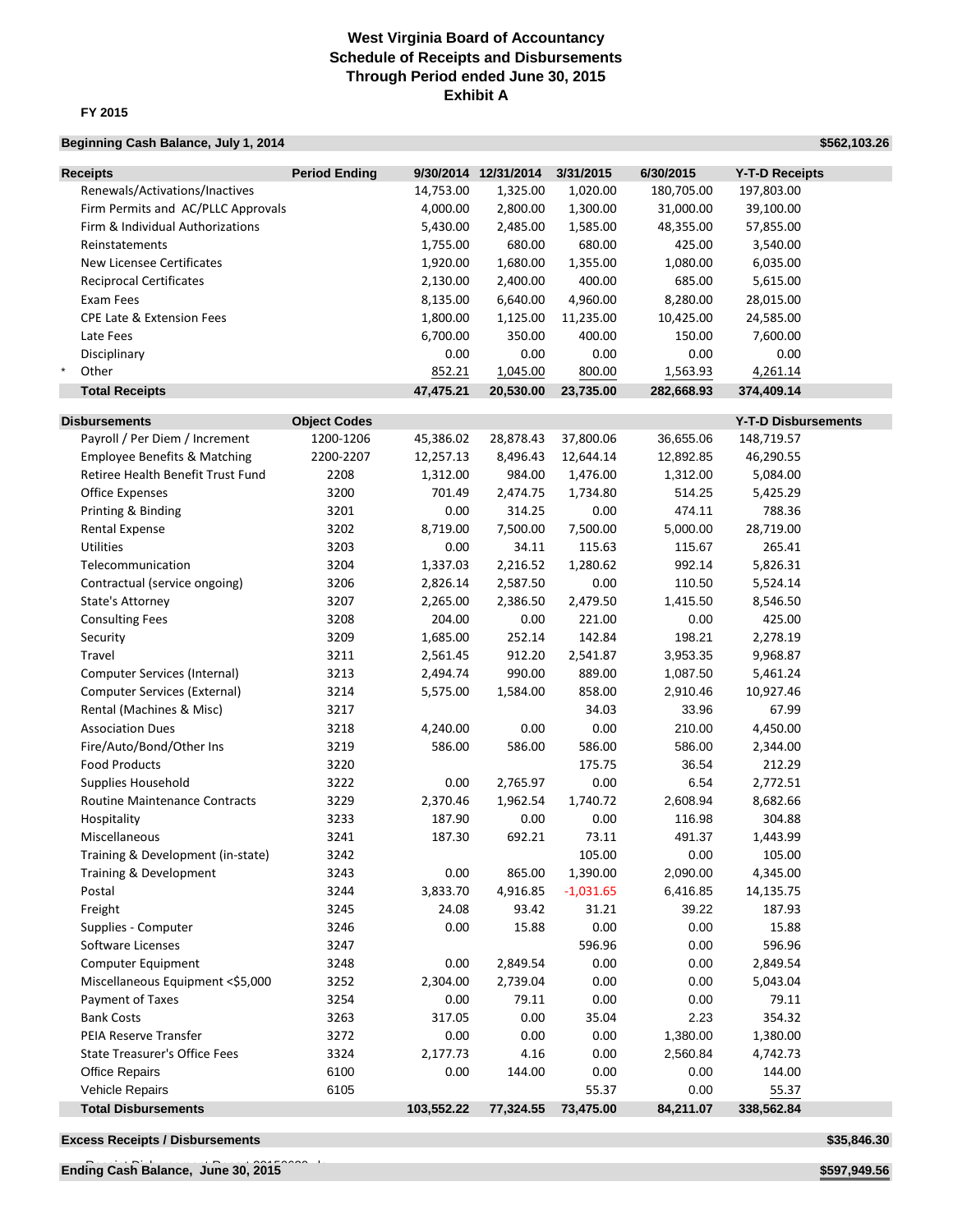## **Certificates Issued July 1, 2015 to June 30, 2016**

|                          | Certificate No. | <b>Certificate Date</b> | Reciprocal State Last Name |                      | <b>First Name</b>             | <b>Middle Name</b> | Suffix | City                      | <b>State</b> |
|--------------------------|-----------------|-------------------------|----------------------------|----------------------|-------------------------------|--------------------|--------|---------------------------|--------------|
| $\mathbf{1}$             | WV005218        | 7/1/2015                |                            | <b>AHRENS</b>        | SHARON                        |                    |        | HEDGESVILLE               | <b>WV</b>    |
| $\overline{2}$           | WV005222        | 7/1/2015                |                            | <b>HOLLY ALTON</b>   | AMY                           | LYNN               |        | <b>FAYETTEVILLE</b>       | <b>WV</b>    |
| 3                        | WV005223        | 7/1/2015                | <b>NY</b>                  | GLASSMAN             | <b>HOWARD</b>                 | MICHAEL            |        | <b>BRUNSWICK</b>          | MD           |
| $\sqrt{4}$               | WV005224        | 7/1/2015                | PA                         | HARDWAY              | LEWIS                         | J.                 |        | <b>CROSS LANES</b>        | WV           |
| 5                        | WV005225        | 7/1/2015                |                            | <b>BAYLOUS</b>       | CASSANDRA                     | J                  |        | <b>ELKVIEW</b>            | WV           |
| 6                        | WV005226        | 7/3/2015                |                            | ROSE                 | <b>DOLORES</b>                | LYNNE              |        | <b>HURRICANE</b>          | WV           |
| $\overline{\phantom{a}}$ | WV005227        | 7/12/2015               | IL                         | <b>GLOOR</b>         | LAURA                         | Α                  |        | <b>SOUTH POINT</b>        | OH           |
| 8                        | WV005228        | 7/12/2015               |                            | <b>WORKMAN</b>       | <b>JOSHUA</b>                 | <b>AARON</b>       |        | LOGAN                     | <b>WV</b>    |
| 9                        | WV005229        | 7/12/2015               |                            | <b>BERON</b>         | <b>KRISTINA</b>               | GAYLE              |        | <b>TROY</b>               | WV           |
| 10                       | WV005230        | 7/28/2015               | VA                         | <b>LOCKHART</b>      | <b>TODD</b>                   | M.                 |        | <b>LINDSIDE</b>           | WV           |
| 11                       | WV005231        | 7/27/2015               |                            | <b>RYAN</b>          | <b>BRAD</b>                   | MICHAEL GLEN       |        | CHARLESTON                | WV           |
| 12                       | WV005232        | 8/14/2015               |                            | <b>DAVIS</b>         | <b>MAVERY</b>                 | L.                 |        | <b>DUNBAR</b>             | WV           |
| 13                       | WV005233        | 8/20/2015               |                            | PADGETT              | <b>DREAMA</b>                 | D                  |        | WELCH                     | WV           |
| 14                       | WV005234        | 8/20/2015               |                            | <b>TICKERHOOF</b>    | AIMEE                         | <b>ELIZABETH</b>   |        | <b>BRIDGEPORT</b>         | OH           |
| 15                       | WV005235        | 9/8/2015                |                            | <b>BORRIS</b>        | <b>ELIOTT</b>                 |                    |        | CHARLESTON                | WV           |
| 16                       | WV005236        | 9/8/2015                |                            | SHAMBLIN             | <b>TYLER</b>                  | M.                 |        | <b>CLENDENIN</b>          | <b>WV</b>    |
| 17                       | WV005237        | 9/8/2015                |                            | SANDY                | <b>MATTHEW</b>                | MORGAN             |        | <b>HUNTINGTON</b>         | WV           |
| 18                       | WV005238        | 9/21/2015               |                            | <b>DANIELS</b>       | CRAIG                         | ALLEN              |        | S CHARLESTON              | <b>WV</b>    |
| 19                       | WV005239        | 9/21/2015               |                            | LUNA                 | JEREMY                        | ALEXANDER          |        | SO CHARLESTON             | WV           |
| 20                       | WV005240        | 9/21/2015               |                            | <b>WILLIAMS</b>      | JAMIE                         | <b>ELIZABETH</b>   |        | CHARLESTON                | WV           |
| 21                       | WV005241        | 9/23/2015               |                            | <b>HOANG</b>         | <b>HUYEN</b>                  | <b>THU</b>         |        | LAVALETTE                 | WV           |
| 22                       | WV005242        | 9/23/2015               |                            | LEFEVRE              | ZACHARY                       | <b>DAVID</b>       |        | <b>BRIDGEPORT</b>         | WV           |
| 23                       | WV005243        | 9/28/2015               | <b>MD</b>                  | <b>FIKE</b>          | <b>HAROLD</b>                 | E                  | JR     | LAVALE                    | MD           |
| 24                       | WV005244        | 9/28/2015               |                            | YOKUM                | SARAH                         | MARIE              |        | MORGANTOWN                | WV           |
| 25                       | WV005245        | 10/5/2015               |                            | SPAGNUOLO            | CASEY                         | <b>JOEL</b>        |        | <b>BRIDGEPORT</b>         | WV           |
| 26                       | WV005246        | 10/15/2015              |                            | LEMLEY               | CAMERON                       |                    |        | RALEIGH                   | <b>NC</b>    |
| 27                       | WV005247        | 10/15/2015              |                            | <b>KAUFMAN</b>       | AMANDA                        | <b>MORGAN</b>      |        | N MYRTLE BEACH            | SC           |
| 28                       | WV005248        | 10/23/2015              |                            | LAGOS                | <b>JIMENA</b>                 | <b>MARIANA</b>     |        | CHARLESTON                | WV           |
| 29                       | WV005249        | 11/3/2015               | FL.                        | <b>SMITH</b>         | AMANDA                        |                    |        | MARTINSBURG               | WV           |
| 30                       | WV005250        | 11/3/2015               |                            | SALLIE               | JEREMY                        | <b>RYAN</b>        |        | <b>JACKSONVILLE</b>       | FL.          |
| 31                       | WV005251        | 11/3/2015               | PA                         | AYERS                | LAUREN                        | В.                 |        | PITTSBURGH                | PA           |
| 32                       | WV005252        | 11/3/2015               | <b>NY</b>                  | <b>GOLD</b>          | <b>BRAD</b>                   |                    |        | <b>BRIDGEPORT</b>         | WV           |
| 33                       | WV005253        | 11/17/2015              |                            | DIAMOND-JONES AUSTIN |                               | <b>MATTHEW</b>     |        | <b>ARLINGTON</b>          | VA           |
| 34                       | WV005254        | 11/23/2015              | VA                         | AGARWAL              | SANDEEP                       | К.                 |        | <b>BECKLEY</b>            | WV           |
| 35                       | WV005255        | 12/7/2015               |                            | POWELL               | DANIEL                        | J.                 | Ш      | <b>MORGANTOWN</b>         | WV           |
| 36                       | WV005256        | 12/7/2015               |                            | SCOTT                | <b>JENNIFER</b>               | В                  |        | CHARLESTON                | WV           |
| 37                       | WV005257        | 12/4/2015               | DE                         | ANDERSON             | <b>ROBERT</b>                 | <b>JOHN</b>        |        | WHEELING                  | WV           |
| 38                       | WV005258        | 12/15/2015              | PA                         | <b>KENT</b>          | <b>JEFFREY</b>                | W.                 |        | <b>MCDONALD</b>           | PA           |
| 39                       | WV005259        | 12/16/2015              |                            | GRADY                | <b>HANNAH</b>                 | R.                 |        | PARKERSBURG               | <b>WV</b>    |
| 40                       | WV005260        | 12/30/2015              |                            | <b>HARVEY</b>        | <b>THOMAS</b>                 | LEE                |        | MORGANTOWN                | WV           |
| 41                       | WV005261        | 12/30/2015              | PA                         | STILLWAGGON          | <b>JOHN</b>                   | С                  |        | <b>GROVE CITY</b>         | PA           |
| 42                       | WV005262        | 12/31/2015              | PA                         | <b>SISLER</b>        | KATHY                         | D.                 |        | HARRISVILLE               | PA           |
| 43                       | WV005263        | 12/31/2015              |                            |                      |                               | JO                 |        |                           |              |
|                          | WV005264        | 12/31/2015              |                            | SMITH                | <b>BOBBI</b><br><b>JOSHUA</b> | EDWARD             |        | PARKERSBURG<br>CHARLESTON | WV<br>WV     |
| 44<br>45                 | WV005265        |                         |                            | GRAVES               |                               |                    |        | <b>CLENDENIN</b>          |              |
|                          |                 | 1/13/2016               |                            | SHAMBLIN             | <b>EVAN</b>                   | MATTHEW            |        |                           | WV           |
| 46                       | WV005266        | 1/11/2016               | OH                         | <b>GIDALEVICH</b>    | <b>ELINA</b>                  |                    |        | BARBOURSVILLE             | WV           |
| 47                       | WV005267        | 1/11/2016               |                            | <b>KERNS</b>         | <b>LINDSEY</b>                | RACHELE            |        | WINFIELD                  | WV           |
| 48                       | WV005268        | 1/19/2016               |                            | <b>MORGAN</b>        | ALYSSA                        | <b>NICOLE</b>      |        | <b>FAIRMONT</b>           | WV           |
| 49                       | WV005269        | 2/3/2016                |                            | SHEAR                | ANDREW                        | <b>DAVID</b>       |        | CHARLESTON                | WV           |
| 50                       | WV005270        | 2/16/2016               |                            | <b>MORRIS</b>        | RYAN                          | <b>TYLER</b>       |        | <b>SCOTT DEPOT</b>        | WV           |
| 51                       | WV005271        | 2/19/2016               | PA                         | <b>CUPP</b>          | KELLEY                        | JO                 |        | WHEELING                  | WV           |
| 52                       | WV005272        | 2/4/2016                |                            | SARCONE              | SAMUEL                        | А.                 |        | <b>HUNTINGTON</b>         | WV           |
| 53                       | WV005273        | 2/29/2016               | FL.                        | <b>MEYERS</b>        | <b>MARY</b>                   | <b>BETH</b>        |        | <b>CUDJOE KEY</b>         | FL.          |
| 54                       | WV005274        | 2/29/2016               | PA                         | LLEWELYN             | KATHLEEN                      | <b>GRACE</b>       |        | <b>BERKELEY SPRINGS</b>   | WV           |
| 55                       | WV005275        | 3/7/2016                | MD                         | GRAYBILL             | KEITH                         | BRADLEY            |        | <b>CHARLES TOWN</b>       | WV           |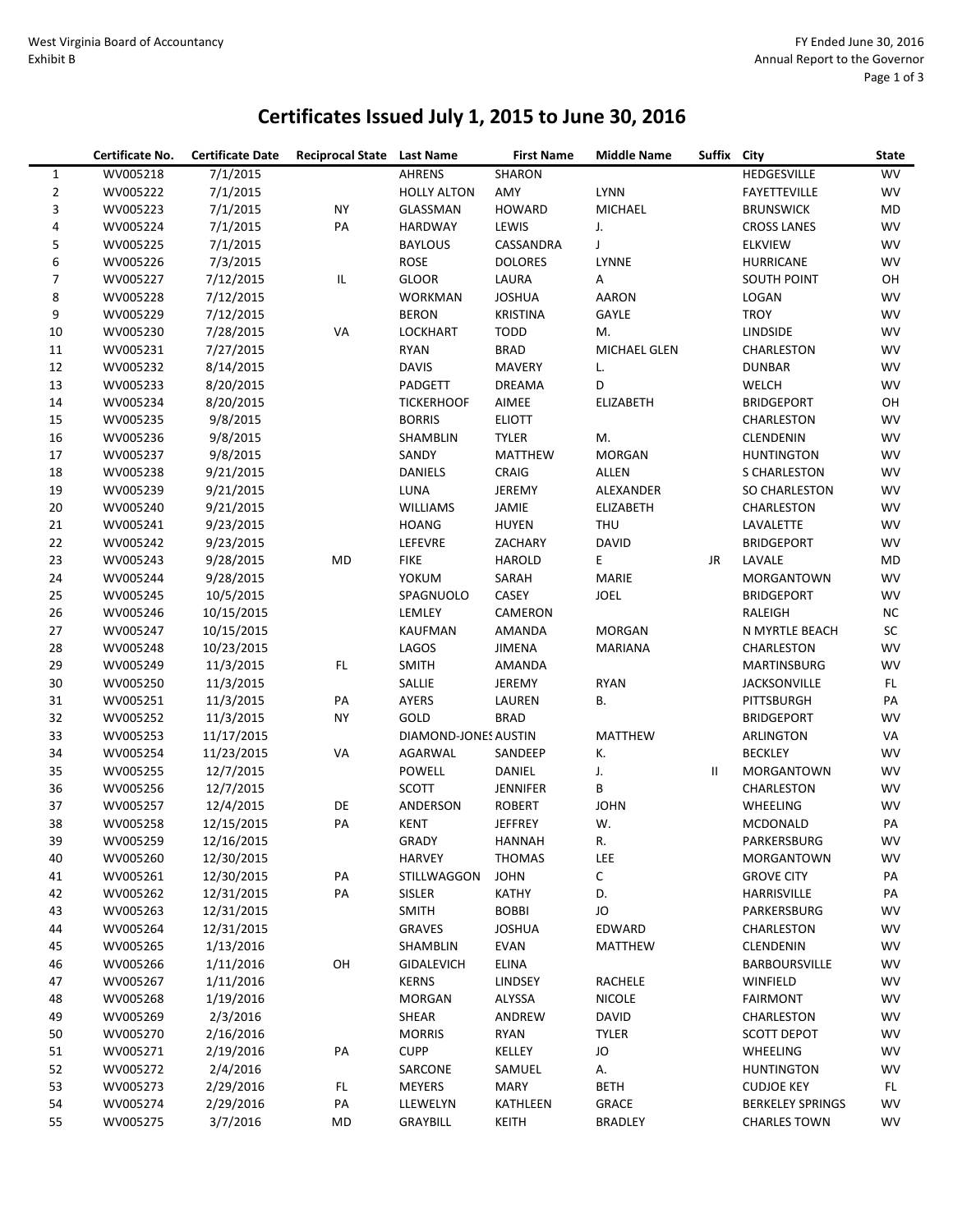West Virginia Board of A Exhibit B

Annual Report to the Governor

| ccountancy |  |  |  |
|------------|--|--|--|
|            |  |  |  |

|    |                 |                         |                         |                  |                   |                    |        |                      | Page 2 of 3  |
|----|-----------------|-------------------------|-------------------------|------------------|-------------------|--------------------|--------|----------------------|--------------|
|    | Certificate No. | <b>Certificate Date</b> | <b>Reciprocal State</b> | <b>Last Name</b> | <b>First Name</b> | <b>Middle Name</b> | Suffix | City                 | <b>State</b> |
| 56 | WV005276        | 3/7/2016                |                         | <b>ROBEY</b>     | ANDREW            | <b>CARVER</b>      |        | CHARLESTON           | <b>WV</b>    |
| 57 | WV005277        | 3/7/2016                | PA                      | <b>BUCKLEN</b>   | ZACHARY           | <b>ROBERT</b>      |        | <b>CHARLES TOWN</b>  | <b>WV</b>    |
| 58 | WV005278        | 3/17/2016               |                         | <b>GIVEN</b>     | <b>WILLIAM</b>    | DANIEL             |        | <b>STRANGE CREEK</b> | <b>WV</b>    |
| 59 | WV005279        | 3/17/2016               |                         | <b>HICKMAN</b>   | LOGAN             | PAUL               |        | <b>FAIRMONT</b>      | <b>WV</b>    |
| 60 | WV005280        | 3/17/2016               |                         | <b>SMITH</b>     | <b>MARCUS</b>     | <b>TREVOR</b>      |        | <b>MORGANTOWN</b>    | <b>WV</b>    |
| 61 | WV005281        | 3/30/2016               | MD                      | <b>MARSH</b>     | <b>DAVID</b>      | Ε.                 |        | <b>HEDGESVILLE</b>   | <b>WV</b>    |
| 62 | WV005282        | 3/30/2016               |                         | <b>HOLCOMB</b>   | <b>STEPHEN</b>    | NATHANIEL          |        | <b>ELKVIEW</b>       | <b>WV</b>    |
| 63 | WV005283        | 3/30/2016               |                         | <b>MCCLUNG</b>   | <b>JEANNIE</b>    | ANN                |        | <b>ELKVIEW</b>       | <b>WV</b>    |
| 64 | WV005284        | 4/1/2016                |                         | <b>KNICELEY</b>  | <b>WILLIAM</b>    | <b>VERDE</b>       |        | <b>SHINNSTON</b>     | <b>WV</b>    |
| 65 | WV005285        | 4/1/2016                |                         | <b>HALBERT</b>   | <b>KELSI</b>      | <b>LYNN</b>        |        | <b>HUNTINGTON</b>    | <b>WV</b>    |
| 66 | WV005286        | 4/14/2016               | <b>NC</b>               | <b>JEFFERSON</b> | <b>DEVON</b>      | Ρ.                 |        | CHARLESTON           | <b>WV</b>    |

# **Certificates Issued July 1, 2014 to June 30, 2015**

|                | Certificate No. | <b>Certificate Date</b> | <b>Reciprocal State</b>                       | <b>Last Name</b> | <b>FirstName</b>  | <b>Middle Name</b> | Suffix City |                     | <b>State</b> |
|----------------|-----------------|-------------------------|-----------------------------------------------|------------------|-------------------|--------------------|-------------|---------------------|--------------|
| $\mathbf{1}$   | WV005144        | 7/1/2014                | Part of July 1, 2013 to June 30, 2014 Listing |                  |                   |                    |             |                     |              |
| $\overline{2}$ | WV005147        | 7/1/2014                | п                                             |                  |                   |                    |             |                     |              |
| 3              | WV005148        | 7/1/2014                | $\mathbf{u}$                                  |                  |                   |                    |             |                     |              |
| $\pmb{4}$      | WV005150        | 7/1/2014                | $\mathbf{u}$                                  |                  |                   |                    |             |                     |              |
| 5              | WV005152        | 7/1/2014                |                                               | LESHER           | <b>BRANDON</b>    |                    |             | <b>BUCKHANNON</b>   | WV           |
| 6              | WV005153        | 7/1/2014                |                                               | PHAM             | <b>TRAM ANH</b>   | VU                 |             | <b>GAITHERSBURG</b> | MD           |
| $\overline{7}$ | WV005154        | 7/1/2014                |                                               | <b>BLACKBURN</b> | <b>SCOTT</b>      | <b>DAVID</b>       |             | POOLESVILLE         | MD           |
| 8              | WV005155        | 7/1/2014                |                                               | <b>TAYLOR</b>    | <b>KRISTINA</b>   | RENEE              |             | <b>DUNBAR</b>       | <b>WV</b>    |
| 9              | WV005156        | 7/1/2014                |                                               | PRADHAN          | SUMEDHA           |                    |             | PITTSBURGH          | PA           |
| 10             | WV005157        | 7/14/2014               | CO                                            | <b>DIETZ</b>     | <b>MICHAEL</b>    | А.                 |             | CENTENNIAL          | CO           |
| 11             | WV005158        | 7/18/2014               | PA                                            | <b>ROGERS</b>    | <b>ROBERT</b>     | <b>BRANDON</b>     |             | <b>ALLISON PARK</b> | PA           |
| 12             | WV005159        | 7/18/2014               | $\mathsf{FL}$                                 | <b>BARTLETT</b>  | <b>TINA</b>       | <b>ELIZABETH</b>   |             | <b>GRAFTON</b>      | WV           |
| 13             | WV005160        | 7/25/2014               | PA                                            | <b>SCRIP</b>     | <b>JOSEPH</b>     | PETER              | SR          | <b>FARMINGTON</b>   | PA           |
| 14             | WV005161        | 7/25/2014               |                                               | <b>BUNGARD</b>   | <b>DEREK</b>      | ALLEN              |             | <b>BELPRE</b>       | OH           |
| 15             | WV005162        | 7/25/2014               | VA                                            | <b>STOKES</b>    | CAROL             | ANN                |             | <b>CHARLES TOWN</b> | WV           |
| 16             | WV005163        | 7/25/2014               |                                               | <b>DAUGHERTY</b> | JOEL              | <b>ALLEN</b>       |             | MORGANTOWN          | WV           |
| 17             | WV005164        | 8/6/2014                |                                               | GILL             | <b>ASHLEY</b>     | ANN                |             | CHARLESTON          | WV           |
| 18             | WV005165        | 8/15/2014               |                                               | ANDERSON         | <b>MALLORY</b>    | <b>DAWN</b>        |             | CHARLESTON          | WV           |
| 19             | WV005166        | 9/17/2014               |                                               | <b>BEAL</b>      | <b>NICOLE</b>     | INEZ               |             | PARKERSBURG         | <b>WV</b>    |
| 20             | WV005167        | 9/17/2014               |                                               | <b>WOLFE</b>     | <b>JAMON</b>      | KEITH              |             | <b>ST ALBANS</b>    | WV           |
| 21             | WV005168        | 9/22/2014               |                                               | CARTE            | <b>JUSTIN</b>     | А                  |             | <b>RALEIGH</b>      | <b>NC</b>    |
| 22             | WV005169        | 9/22/2014               |                                               | <b>HARBOUR</b>   | MICHAEL           | LESLIE             |             | CHARLESTON          | WV           |
| 23             | WV005170        | 9/22/2014               | OK                                            | <b>JORNS</b>     | <b>JUSTIN</b>     | WARD               |             | <b>GRAFTON</b>      | WV           |
| 24             | WV005171        | 9/29/2014               |                                               | <b>PORTER</b>    | <b>JEFFREY</b>    | А.                 | Ш           | <b>HUNTINGTON</b>   | WV           |
| 25             | WV005172        | 9/29/2014               |                                               | SOMERVILLE       | <b>CRISTOPHER</b> |                    |             | CHARLESTON          | WV           |
| 26             | WV005173        | 10/2/2014               |                                               | <b>SEXTON</b>    | AI                | KIMY               |             | SUMMERSVILLE        | SC           |
| 27             | WV005174        | 10/2/2014               | TX                                            | ZACHARY          | <b>JENNIFER</b>   | LEE                |             | <b>MORGANTOWN</b>   | WV           |
| 28             | WV005175        | 10/2/2014               | VA                                            | RAY              | CAROLYN           | <b>BURKEY</b>      |             | LEWISBURG           | WV           |
| 29             | WV005176        | 10/2/2014               |                                               | <b>HUMPHREYS</b> | CASSANDRA         | <b>ANN</b>         |             | <b>S CHARLESTON</b> | WV           |
| 30             | WV005177        | 10/2/2014               |                                               | <b>DAVIS</b>     | <b>STEPHANIE</b>  | <b>MARIE</b>       |             | <b>ONA</b>          | WV           |
| 31             | WV005178        | 10/2/2014               |                                               | <b>DICKERSON</b> | <b>ELIZABETH</b>  | ANNE               |             | PARKERSBURG         | WV           |
| 32             | WV005179        | 10/14/2014              |                                               | <b>BUTLER</b>    | <b>MATHEW</b>     | <b>JAMES</b>       |             | LEONARDTOWN         | MD           |
| 33             | WV005180        | 10/14/2014              | OH                                            | <b>STRADER</b>   | AMANDA            | <b>DIANNE</b>      |             | WHITE SULPHUR SPR   | WV           |
| 34             | WV005181        | 10/24/2014              |                                               | GILLIGAN         | ERIN              | <b>MICHELLE</b>    |             | <b>WHEELING</b>     | WV           |
| 35             | WV005182        | 10/24/2014              | OH                                            | <b>HEYDLE</b>    | <b>SCOTT</b>      | CONRAD             |             | ST. CLAIRSVILLE     | OH           |
| 36             | WV005183        | 10/24/2014              | PA                                            | <b>JOHNSON</b>   | ANGELA            | <b>DAWN</b>        |             | <b>HUNTINGTON</b>   | WV           |
| 37             | WV005184        | 10/24/2014              | GA                                            | <b>WOODWORTH</b> | LEAH              | <b>LYNN</b>        |             | <b>CULLODEN</b>     | <b>WV</b>    |
| 38             | WV005185        | 10/30/2014              | VA                                            | <b>DOSHI</b>     | KEJAL             | ANAND              |             | <b>HUNTINGTON</b>   | WV           |
| 39             | WV005186        | 10/30/2014              | MD                                            | <b>WILKINS</b>   | <b>HARRY</b>      | <b>THOMAS</b>      |             | KEARNEYSVILLE       | <b>WV</b>    |
| 40             | WV005187        | 11/13/2014              |                                               | ABRAHAM          | Ε.                | MICHAEL            |             | <b>GLEN DALE</b>    | WV           |
| 41             | WV005188        | 11/26/2014              | KY                                            | <b>DOYEL</b>     | <b>CHRIS</b>      | D.                 |             | <b>MORGANTOWN</b>   | <b>WV</b>    |
| 42             | WV005189        | 11/26/2014              |                                               | <b>BUI</b>       | <b>NGA</b>        | PHUONG             |             | <b>HUNTINGTON</b>   | <b>WV</b>    |

FY Ended June 30, 2016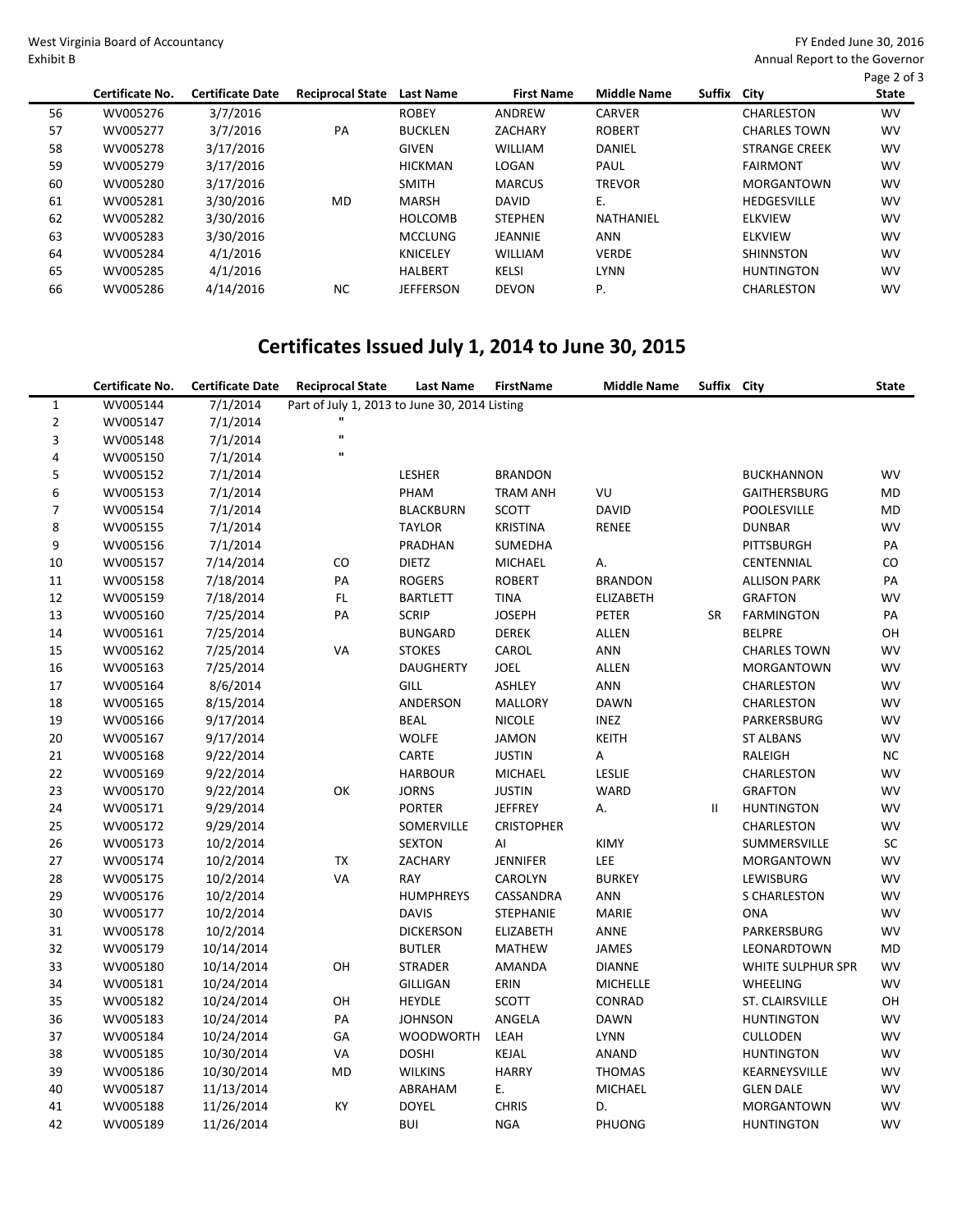West Virginia Board of Accountancy Exhibit B

|    | Certificate No. | <b>Certificate Date</b>         | <b>Reciprocal State</b> | <b>Last Name</b> | <b>First Name</b> | <b>Middle Name</b> | Suffix City |                       | Page 3 of 3<br><b>State</b> |
|----|-----------------|---------------------------------|-------------------------|------------------|-------------------|--------------------|-------------|-----------------------|-----------------------------|
| 43 | WV005190        | 12/11/2014                      | <b>MD</b>               | <b>SIMMONS</b>   | <b>DONALD</b>     | C.                 |             | <b>RIDGELEY</b>       | <b>WV</b>                   |
| 44 | WV005191        | 12/11/2014                      | VA                      | <b>WILLIAMS</b>  | <b>DANIEL</b>     | <b>JAMES</b>       |             | <b>BUNKER HILL</b>    | <b>WV</b>                   |
| 45 | WV005192        | 12/15/2014                      | OH                      | <b>BURNASH</b>   | <b>MOLLY</b>      | M.                 |             | <b>MORGANTOWN</b>     | <b>WV</b>                   |
| 46 | WV005193        | 12/15/2014                      |                         | VANCE            | <b>KASANDRA</b>   | D.                 |             | <b>BRANCHLAND</b>     | <b>WV</b>                   |
| 47 | WV005194        | 12/12/2014                      |                         | <b>ENGEL</b>     | <b>MALLORY</b>    | JO                 |             | <b>SO CHARLESTON</b>  | <b>WV</b>                   |
| 48 | WV005195        | 12/16/2014                      |                         | <b>REED</b>      | ANDREW            | G.                 |             | <b>MOUNT HOPE</b>     | <b>WV</b>                   |
| 49 | WV005196        | 12/17/2014                      | VA                      | <b>GORRELL</b>   | <b>STAUNTON</b>   | <b>THOMAS</b>      |             | <b>CHARLESTON</b>     | <b>WV</b>                   |
| 50 | WV005197        | 12/17/2014                      |                         | SANDY            | <b>ASHLEY</b>     |                    |             | <b>VIENNA</b>         | <b>WV</b>                   |
| 51 | WV005198        | 12/15/2014                      | <b>NC</b>               | <b>BARKER</b>    | <b>DOUGLAS</b>    | <b>WAYNE</b>       |             | <b>SCOTT DEPOT</b>    | <b>WV</b>                   |
| 52 | WV005199        | 12/15/2014                      |                         | <b>HAGER</b>     | <b>JOSEPH</b>     | <b>WAYNE</b>       |             | <b>HURRICANE</b>      | <b>WV</b>                   |
| 53 | WV005200        | 12/29/2014                      |                         | <b>HAYS</b>      | <b>BROOKE</b>     | EILEEN             |             | <b>ST CLAIRSVILLE</b> | OH                          |
| 54 | WV005201        | 12/29/2014                      | OH                      | <b>DEW</b>       | <b>HEATHER</b>    | Ε.                 |             | PARKERSBURG           | <b>WV</b>                   |
| 55 | WV005202        | 12/29/2014                      |                         | <b>MELLERT</b>   | <b>MATTHEW</b>    | D                  |             | CHARLESTON            | <b>WV</b>                   |
| 56 | WV005203        | 1/2/2015                        |                         | WABLE            | <b>DAVID</b>      |                    |             | <b>SISTERSVILLE</b>   | <b>WV</b>                   |
| 57 | WV005204        | 1/9/2015                        |                         | LARSEN           | PAUL              | <b>FRANKLIN</b>    |             | <b>VIENNA</b>         | <b>WV</b>                   |
| 58 | WV005205        | 1/12/2015                       |                         | <b>HARDESTY</b>  | <b>EVAN</b>       | <b>MICHAEL</b>     |             | <b>KINGWOOD</b>       | <b>WV</b>                   |
| 59 | WV005206        | 1/12/2015                       |                         | <b>SEVERT</b>    | LAURA             | <b>KEPPLE</b>      |             | <b>MORGANTOWN</b>     | <b>WV</b>                   |
| 60 | WV005207        | 1/21/2015                       | CA                      | <b>TONDERA</b>   | MAGDALENA         |                    |             | <b>CHARLESTON</b>     | <b>WV</b>                   |
| 61 | WV005208        | 1/23/2015                       | LA                      | <b>FRANCE</b>    | SARA              | S.                 |             | <b>WHEELING</b>       | <b>WV</b>                   |
| 62 | WV005209        | 2/5/2015                        | OH                      | <b>ALTIER</b>    | <b>JODEY</b>      | L.                 |             | <b>MARIETTA</b>       | OH                          |
| 63 | WV005210        | 2/16/2015                       |                         | <b>ADKINS</b>    | MAEGAN            | N.                 |             | <b>HURRICANE</b>      | <b>WV</b>                   |
| 64 | WV005211        | 2/16/2015                       |                         | <b>LEAPTROT</b>  | MAGGIE            | <b>RENEE</b>       |             | CHARLESTON            | <b>WV</b>                   |
| 65 | WV005212        | 2/16/2015                       |                         | <b>SMITH</b>     | SHELLY            | M.                 |             | <b>CHARLESTON</b>     | <b>WV</b>                   |
| 66 | WV005213        | 3/10/2015                       |                         | <b>HOLBERT</b>   | <b>CLINT</b>      | <b>PATRICK</b>     |             | <b>FAIRMONT</b>       | <b>WV</b>                   |
| 67 | WV005214        | 3/18/2015                       |                         | <b>FLETCHER</b>  | <b>MARK</b>       | А.                 |             | <b>MORGANTOWN</b>     | <b>WV</b>                   |
| 68 | WV005215        | 3/18/2015                       |                         | <b>HALE</b>      | KELLY             | <b>DENISE</b>      |             | <b>ALEXANDRIA</b>     | VA                          |
| 69 | WV005216        | 3/26/2015                       | VA                      | <b>PINSON</b>    | <b>BEVERLY</b>    | <b>WILLIE</b>      |             | <b>CHARLES TOWN</b>   | <b>WV</b>                   |
| 70 | WV005217        | 4/4/2015                        |                         | <b>BOLEN</b>     | <b>JASON</b>      | <b>MICHAEL</b>     |             | <b>MORGANTOWN</b>     | <b>WV</b>                   |
|    | WV005218        | To be included on 2016's Report |                         |                  |                   |                    |             |                       |                             |
| 71 | WV005219        | 5/11/2015                       |                         | <b>BRIGHT</b>    | <b>KATHRYN</b>    | <b>TAYLOR</b>      |             | <b>ELKINS</b>         | <b>WV</b>                   |
| 72 | WV005220        | 5/21/2015                       |                         | YOAKUM           | LEAH              | <b>ELAINE</b>      |             | <b>RUPERT</b>         | <b>WV</b>                   |
| 73 | WV005221        | 5/21/2015                       |                         | <b>BUTCHER</b>   | SONYA             | M.                 |             | <b>SCOTT DEPOT</b>    | <b>WV</b>                   |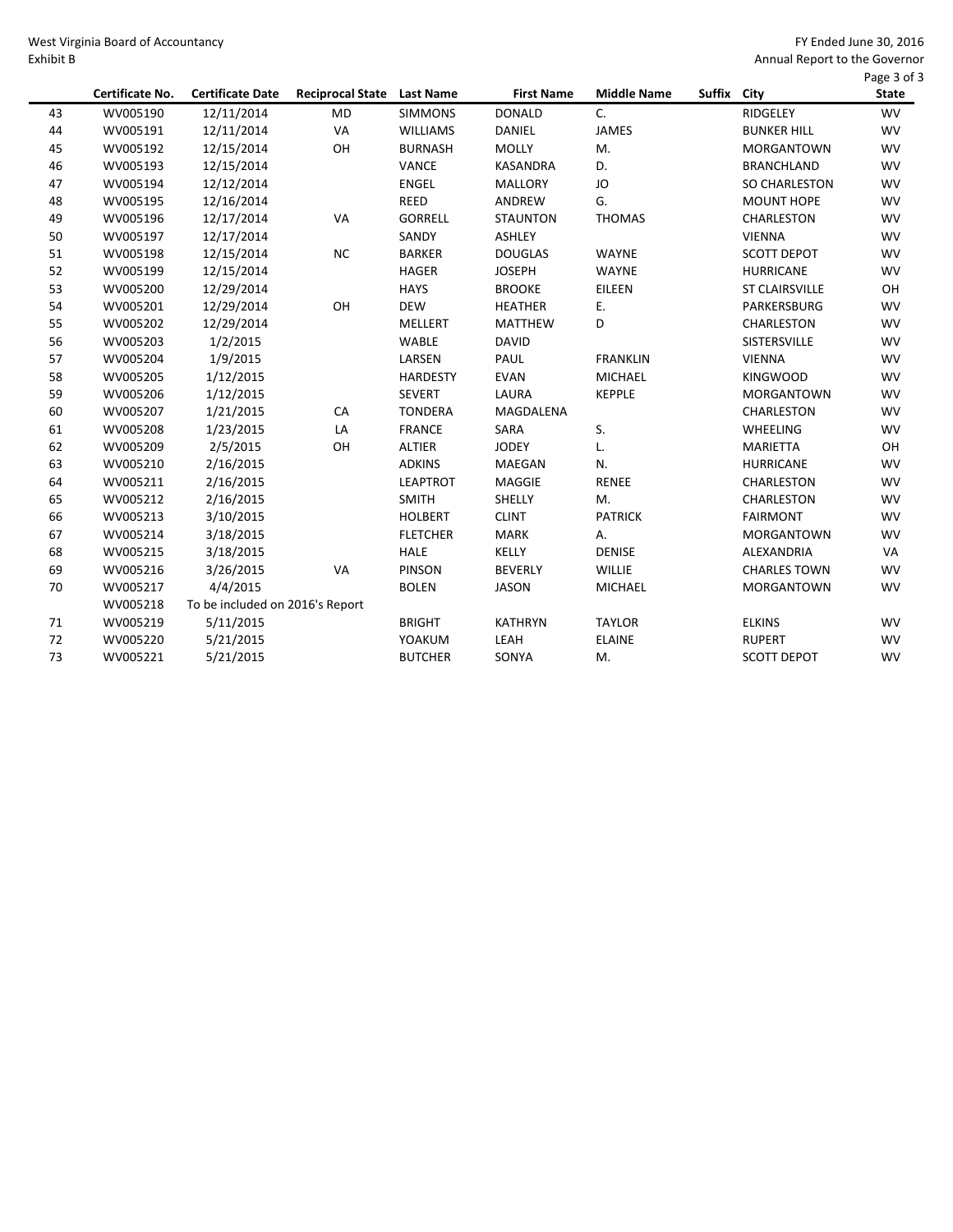# CPA Exam Performance Summary: *2016 Q-2*

# $\overline{\mathbf{M}}$ West Virginia

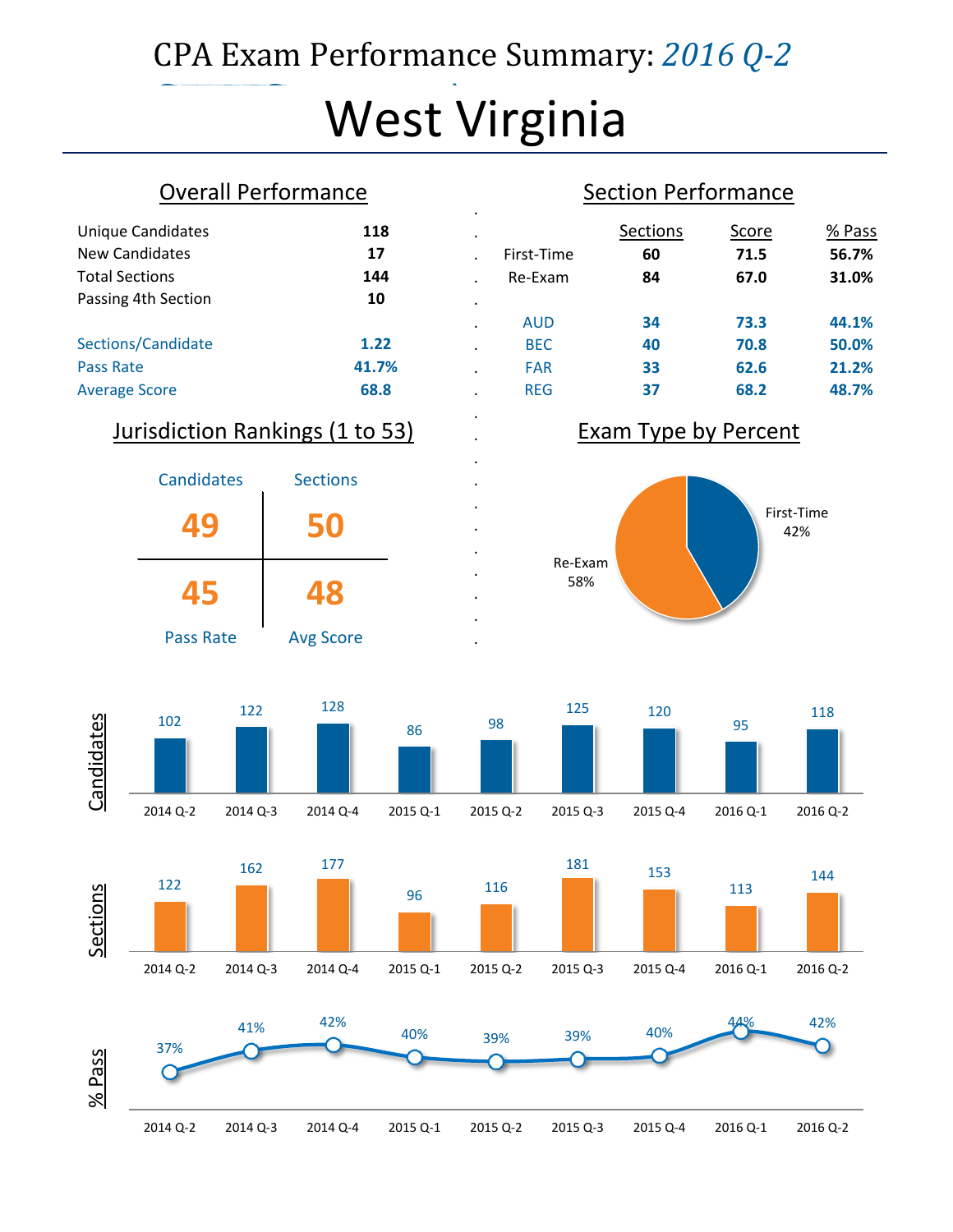# CPA Exam Performance Summary: *2016 Q-2*

|                                                              | Demographics |       | Residency                                                                                                                                                                                           |                                          |
|--------------------------------------------------------------|--------------|-------|-----------------------------------------------------------------------------------------------------------------------------------------------------------------------------------------------------|------------------------------------------|
| $\blacksquare$ Male<br>$\blacksquare$ Female<br>Not Reported |              |       | <b>Candidate Count</b><br><b>In-State Address</b><br>Out-of-State Address<br>Foreign Address<br>% of Candidates<br><b>In-State Address</b><br><b>Out-of-State Address</b><br><b>Foreign Address</b> | 105<br>13<br>0<br>89.0%<br>11.0%<br>0.0% |
|                                                              |              |       | Degree Type                                                                                                                                                                                         |                                          |
|                                                              |              |       | <b>Candidate Count</b>                                                                                                                                                                              |                                          |
| <b>Male Candidates</b>                                       | 64           | 54.2% | <b>Bachelor's Degree</b>                                                                                                                                                                            | 115                                      |
| <b>Female Candidates</b>                                     | 53           | 44.9% | <b>Advanced Degree</b>                                                                                                                                                                              | 3                                        |
| Not Reported                                                 | 1            | 0.8%  | Enrolled/Other                                                                                                                                                                                      | $\mathbf 0$                              |
| <b>Average Age</b>                                           |              | 30.4  | % of Candidates<br><b>Bachelor's Degree</b>                                                                                                                                                         | 97.5%                                    |
|                                                              |              |       | <b>Advanced Degree</b>                                                                                                                                                                              | 2.5%                                     |
| <b>Age Rank</b>                                              |              |       | Enrolled/Other                                                                                                                                                                                      | 0.0%                                     |

## New Candidates vs Candidates Passing 4th Section



Notes about the Data

- 1. The data used to develop this report was pulled from NASBA's Gateway System, which houses the Uniform CPA Examination's Application and Performance information for all 55 Jurisdictions.
- 2. The demographic data related to Age, Gender and Degree Type is provided by the individual candidates and may not be 100% accurate.

# West Virginia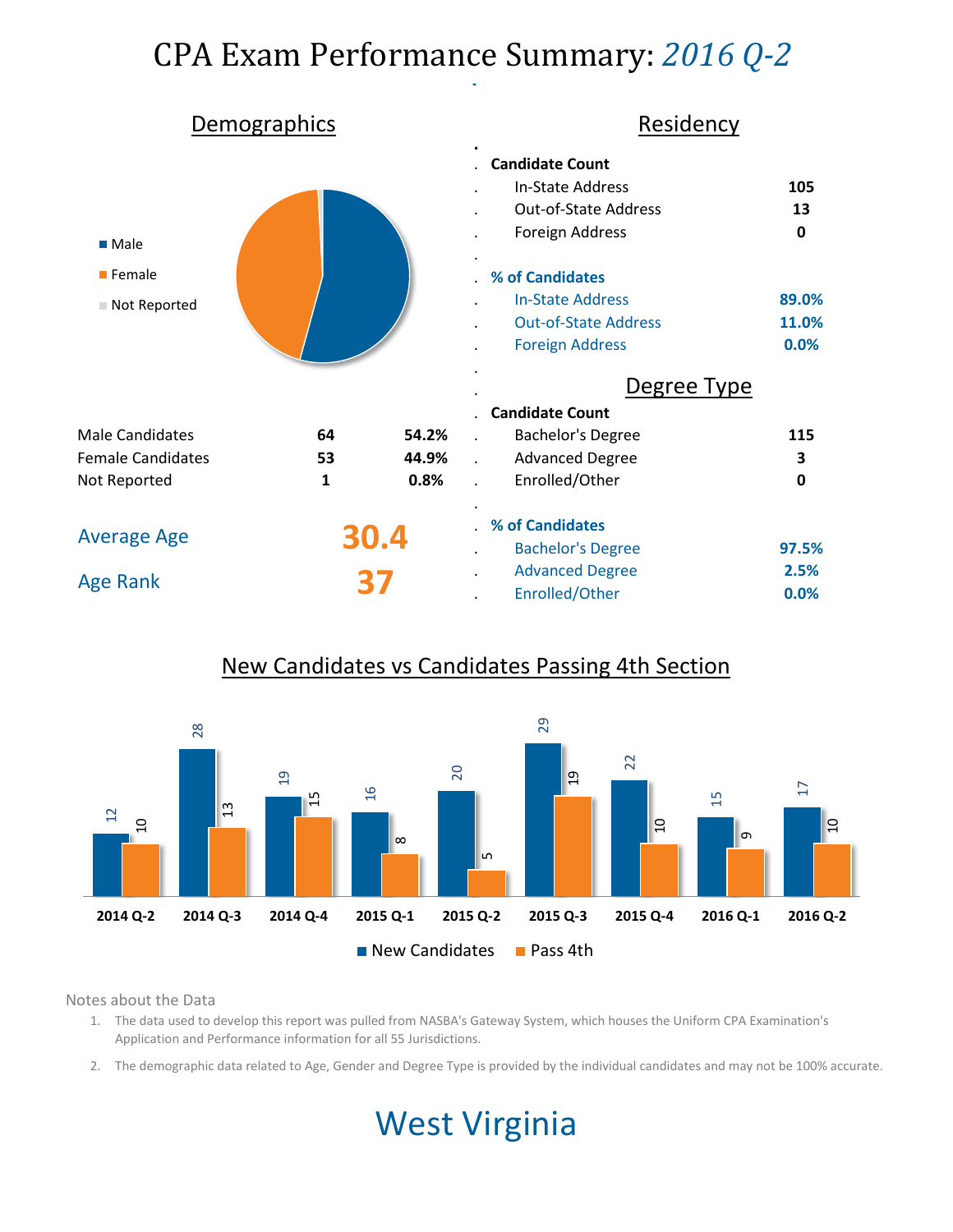### **Licensure Statistics**

For fiscal period beginning July 1, 2014 to June 30, 2016

|                |                                           | <b>Licenses and Permits Issued</b>                        |   |                |                       |                               |
|----------------|-------------------------------------------|-----------------------------------------------------------|---|----------------|-----------------------|-------------------------------|
|                |                                           |                                                           |   |                |                       |                               |
|                |                                           |                                                           |   | FY 2016        | FY 2015               |                               |
|                |                                           | <b>Certified Public Accountant Renewals</b>               |   | 2192           | 2222                  |                               |
|                |                                           | Newly Certified CPAs Who Passed Exam in WV                |   | 65             | 48                    |                               |
|                | New Certified Reciprocal CPAs             |                                                           |   | 21             | 25                    |                               |
|                | Total WV CPA Licenses Issued              |                                                           |   | 2278           | 2295                  |                               |
|                |                                           |                                                           |   |                |                       |                               |
|                |                                           | Registered Public Accountant Renewals                     |   | $\mathbf{1}$   | 3                     |                               |
|                |                                           | Non-Resident Public Accountant Renewals                   |   | $\overline{1}$ | 1                     |                               |
|                | <b>Total Public Accountant Renewals</b>   |                                                           |   | $\overline{2}$ | 4                     |                               |
|                |                                           |                                                           |   |                |                       |                               |
|                | CPA-Inactives/PA-Inactives                |                                                           |   | 210            | 222                   |                               |
|                |                                           |                                                           |   |                |                       |                               |
|                | * Firm Permits Renewed                    |                                                           |   | 334            | 318                   |                               |
|                | * Firm Permits Approved                   |                                                           |   | 14             | 32                    |                               |
|                | <b>Total Firms</b>                        |                                                           |   | 348            | 350                   |                               |
|                |                                           | *Includes both AC, PLLC, Partnerships, Out-of-State Firms |   |                |                       |                               |
|                |                                           |                                                           |   |                |                       |                               |
|                | <b>Accounting Corporations Renewed</b>    |                                                           |   | 93             | 88                    |                               |
|                | <b>Accounting Corporations Approved</b>   |                                                           |   | $\overline{2}$ | $\overline{1}$        |                               |
|                | <b>Total Accounting Corporations</b>      |                                                           |   | 95             | 89                    |                               |
|                |                                           |                                                           |   |                |                       |                               |
|                | <b>PLLCs Renewed</b>                      |                                                           |   | 93             | 90                    |                               |
|                | <b>PILLCs Approved</b>                    |                                                           |   | 3              | Z<br>97               |                               |
|                | <b>Total PLLCs</b>                        |                                                           |   | 96             |                       |                               |
|                |                                           |                                                           |   | $\mathbf{1}$   | 0                     |                               |
|                | Firms Dissolved                           |                                                           |   |                |                       |                               |
|                | Firm Authorizations Renewed               |                                                           |   | 287            | 275                   |                               |
|                | Firm Authorizations Approved              |                                                           |   | 11             | 30                    |                               |
|                | <b>Total Firm Authorizations Renewals</b> |                                                           |   | 298            | 305                   |                               |
|                |                                           |                                                           |   |                |                       |                               |
|                | <b>Existing Individual Authorizations</b> |                                                           |   | 62             | 77                    |                               |
|                | Individual Authorization approved         |                                                           |   | 3              | $\overline{2}$        |                               |
|                | <b>Individual Authorization Totals</b>    |                                                           |   | 65             | 79                    |                               |
|                |                                           |                                                           |   |                |                       |                               |
|                |                                           |                                                           |   |                |                       |                               |
|                |                                           | <b>Board Actions on Complaints</b>                        |   |                |                       |                               |
|                |                                           |                                                           |   |                |                       |                               |
|                | Cases Closed                              |                                                           |   | 3              | 0                     |                               |
|                |                                           | <b>Cases Dismissed</b>                                    |   | $\mathbf{1}$   | 3                     |                               |
|                | Continued                                 |                                                           |   | 4              | 2                     |                               |
|                | Other                                     |                                                           |   | 0              | 0                     |                               |
|                |                                           | Open cases from other periods                             |   | $\overline{2}$ | $\overline{2}$        |                               |
|                |                                           | <b>Total Complaints</b>                                   |   | 10             | 7                     |                               |
|                |                                           |                                                           |   |                |                       |                               |
|                | FY 2016                                   |                                                           |   | FY 2015        |                       |                               |
|                | Complaint#                                | <b>Disposition</b>                                        |   | Complaint#     |                       |                               |
| 1              | 2013-01                                   | Amended Consent thru Aug 2016                             | 1 | 2013-01        |                       | Amended Consent thru Aug 2016 |
| $\overline{2}$ | 2013-07                                   | Consent Order                                             | 2 | 2013-07        | Abeyance for 6 months |                               |
| 3              | 2015-04                                   | Dismissed                                                 | 3 | 2015-01        | Dismissed             |                               |
| 4              | 2015-05                                   | Closed                                                    | 4 | 2015-02        | Dismissed             |                               |
| 5              | 2016-01                                   | Closed                                                    | 5 | 2015-03        | Dismissed             |                               |
| 6              | 2016-02                                   | Closed                                                    | 6 | 2015-04        | Continued             |                               |
| 7              | 2016-03                                   | Continued                                                 | 7 | 2015-05        | Continued             |                               |
| 8              | 2016-04                                   | Continued                                                 |   |                |                       |                               |
| 9              | 2016-06                                   | Continued                                                 |   |                |                       |                               |
| 10             | 2016-07                                   | Continued                                                 |   |                |                       |                               |
|                |                                           |                                                           |   |                |                       |                               |
|                |                                           |                                                           |   |                |                       |                               |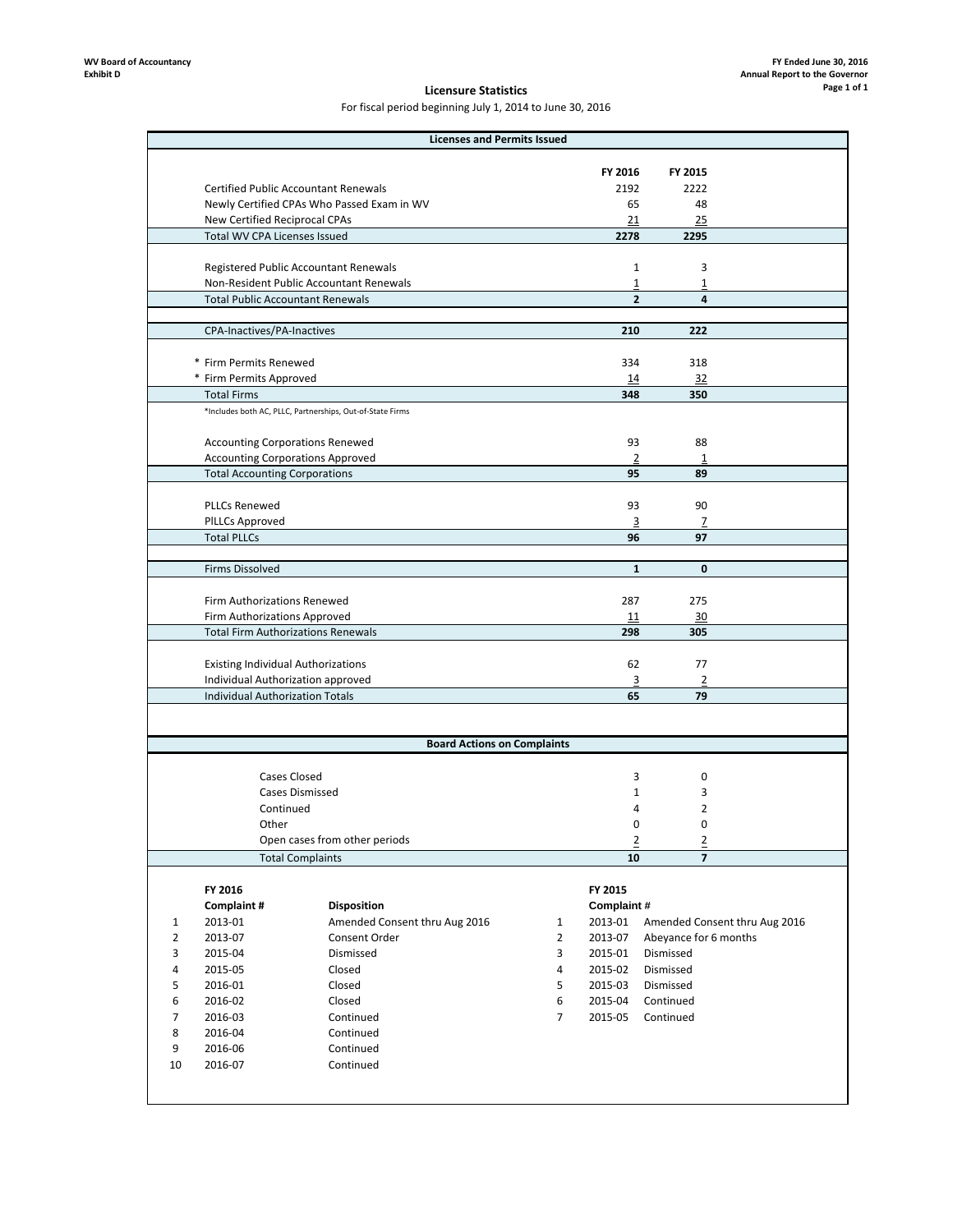### **Accounting Corporations, Professional Limited Liability Companies and Firm Permit Approvals For Period Beginning July 1, 2015 to June 30, 2016**

|                       | Firm No. | <b>Registration Date Firm Name</b> |                                      | City                  | <b>State</b> | County            |
|-----------------------|----------|------------------------------------|--------------------------------------|-----------------------|--------------|-------------------|
| <b>AC Approvals</b>   |          |                                    |                                      |                       |              |                   |
| 1                     | F0576    | 7/13/2015                          | ROBERT C FULLER CPA AC               | <b>HUNTINGTON</b>     | <b>WV</b>    | <b>CABELL</b>     |
| $\overline{2}$        | F0584    | 1/1/2016                           | S. AGARWAL CPA AC                    | <b>BECKLEY</b>        | <b>WV</b>    | <b>RALEIGH</b>    |
| <b>PLLC Approvals</b> |          |                                    |                                      |                       |              |                   |
| 1                     | F0579    | 9/3/2015                           | KATHRYN T. BRIGHT PLLC               | <b>ELKINS</b>         | <b>WV</b>    | <b>RANDOLPH</b>   |
| $\overline{2}$        | F0580    | 9/30/2015                          | JASON G JENKINS CPA PLLC             | <b>BRUCETON</b>       | <b>WV</b>    | <b>PRESTON</b>    |
| 3                     | F0589    | 3/31/2016                          | ELIOTT BORRIS CPA PLLC               | CHARLESTON            | <b>WV</b>    | <b>KANAWHA</b>    |
| <b>Firm Approvals</b> |          |                                    |                                      |                       |              |                   |
| 1                     | F0567    | 9/21/2015                          | AMANDA D STRADER CPA PLLC            | WHITE SULPHUR SPRINGS | <b>WV</b>    | <b>GREENBRIER</b> |
| 2                     | F0577    | 7/15/2015                          | DAMRATOSKI & COMPANY PC              | <b>BRIDGEVILLE</b>    | PA           |                   |
| 3                     | F0578    | 8/12/2015                          | <b>HABIF AROGETI &amp; WYNNE LLP</b> | <b>ATLANTA</b>        | GA           |                   |
| 4                     | F0579    | 9/3/2015                           | KATHRYN T. BRIGHT PLLC               | <b>ELKINS</b>         | <b>WV</b>    | <b>RANDOLPH</b>   |
| 5                     | F0580    | 9/30/2015                          | JASON G JENKINS CPA PLLC             | <b>BRUCETON</b>       | <b>WV</b>    | <b>PRESTON</b>    |
| 6                     | F0581    | 11/3/2015                          | <b>MARCUM LLP</b>                    | <b>MELVILLE</b>       | <b>NY</b>    |                   |
| 7                     | F0582    | 11/16/2015                         | CARON & BLETZER PLLC                 | <b>KINGSTON</b>       | <b>NH</b>    |                   |
| 8                     | F0583    | 12/2/2015                          | <b>TURNBULL HOOVER &amp; KAHL PA</b> | <b>CUMBERLAND</b>     | <b>MD</b>    |                   |
| 9                     | F0584    | 1/1/2016                           | S. AGARWAL CPA AC                    | <b>BECKLEY</b>        | <b>WV</b>    | <b>RALEIGH</b>    |
| 10                    | F0585    | 1/1/2016                           | KRISTINA BERON CPA PLLC              | <b>TROY</b>           | <b>WV</b>    | <b>GILMER</b>     |
| 11                    | F0587    | 1/20/2016                          | STILLWAGGON & MCGILL LLC             | <b>GROVE CITY</b>     | PA           |                   |
| 12                    | F0588    | 2/12/2016                          | <b>HOWARD J MANN CPA AC</b>          | <b>MARTINSBURG</b>    | <b>WV</b>    | <b>BERKELEY</b>   |
| 13                    | F0589    | 3/31/2016                          | ELIOTT BORRIS CPA PLLC               | <b>CHARLESTON</b>     | <b>WV</b>    | <b>KANAWHA</b>    |
| 14                    | F0590    | 4/13/2016                          | <b>WILKE &amp; ASSOCIATES LLP</b>    | <b>CARNEGIE</b>       | PA           |                   |

### **Accounting Corporations, Professional Limited Liability Companies and Firm Permit Approvals For Period Beginning July 1, 2014 to June 30, 2015**

| Firm No.              |            |                                                  | City                               | <b>State</b> | County            |
|-----------------------|------------|--------------------------------------------------|------------------------------------|--------------|-------------------|
| <b>AC Approvals</b>   |            |                                                  |                                    |              |                   |
| F0551                 | 1/1/2015   | <b>MATHENY &amp; COMPANY AC</b>                  | RIPLEY                             | <b>WV</b>    | <b>JACKSON</b>    |
| <b>PLLC Approvals</b> |            |                                                  |                                    |              |                   |
| F0542                 | 7/11/2014  | <b>BRENDA HUNT CPA PLLC</b>                      | <b>CHARLESTON</b>                  | <b>WV</b>    | <b>KANAWHA</b>    |
| F0550                 | 11/4/2014  | RUSSELL H FRANCIS CPA PLLC                       | <b>BRIDGEPORT</b>                  | <b>WV</b>    | <b>HARRISON</b>   |
| F0553                 | 1/1/2015   | <b>HENRY H JONES CPA PLLC</b>                    | <b>BLUEFIELD</b>                   | <b>WV</b>    | <b>MERCER</b>     |
| F0561                 | 12/12/2014 | JOSHUA CHICARELLI CPA PLLC                       | <b>MORGANTOWN</b>                  | <b>WV</b>    | <b>MONONGALIA</b> |
| F0564                 | 12/30/2014 | KORESKI & ESTEP PLLC                             | PARKERSBURG                        | <b>WV</b>    | <b>WOOD</b>       |
| F0571                 | 4/1/2015   | <b>WALLS &amp; ASSOCIATES PLLC</b>               | <b>MILTON</b>                      | <b>WV</b>    | <b>CABELL</b>     |
| F0574                 | 5/20/2015  | FIZER AND ASSOCIATES PLLC                        | <b>CHARLESTON</b>                  | <b>WV</b>    | <b>KANAWHA</b>    |
| <b>Firm Approvals</b> |            |                                                  |                                    |              |                   |
| F0542                 | 7/11/2014  | <b>BRENDA HUNT CPA PLLC</b>                      | <b>CHARLESTON</b>                  | <b>WV</b>    | <b>KANAWHA</b>    |
| F0543                 | 8/8/2014   | R D HOAG & ASSOCIATES PC                         | <b>CARNEGIE</b>                    | PA           |                   |
| F0544                 | 8/8/2014   | <b>BUCKLER MCKENNEY &amp; NADZADI PC</b>         | <b>MONROEVILLE</b>                 | PA           |                   |
| F0545                 | 8/15/2014  | <b>FERNANDES DEGENNARO &amp; ASSOCIATES CHTD</b> | <b>ROANOKE</b>                     | <b>VA</b>    |                   |
| F0546                 | 9/5/2014   | CHARLES H BLACKWELL CPA PC                       | <b>CHARLOTTE</b>                   | <b>NC</b>    |                   |
| F0547                 | 9/16/2014  | <b>EKS&amp;H LLLP</b>                            | <b>DENVER</b>                      | CO           |                   |
| F0548                 | 9/16/2014  | <b>HERBEIN &amp; COMPANY INC</b>                 | <b>READING</b>                     | PA           |                   |
| F0549                 | 11/4/2014  | RICHARD WALKER CPA AC                            | PT PLEASANT                        | <b>WV</b>    | <b>MASON</b>      |
| F0550                 | 11/4/2014  | RUSSELL H FRANCIS CPA PLLC                       | <b>BRIDGEPORT</b>                  | <b>WV</b>    | <b>HARRISON</b>   |
| F0551                 | 1/1/2015   | <b>MATHENY &amp; COMPANY AC</b>                  | RIPLEY                             | <b>WV</b>    | <b>JACKSON</b>    |
| F0552                 | 11/21/2014 | <b>DENNIS G JENKINS CPA LLC</b>                  | <b>KENNESAW</b>                    | GA           |                   |
| F0553                 | 1/1/2015   | <b>HENRY H JONES CPA PLLC</b>                    | <b>BLUEFIELD</b>                   | <b>WV</b>    | <b>MERCER</b>     |
| F0554                 | 12/1/2014  | O'CONNOR DAVIES LLP                              | <b>HARRISON</b>                    | <b>NY</b>    |                   |
|                       |            |                                                  | <b>Registration Date Firm Name</b> |              |                   |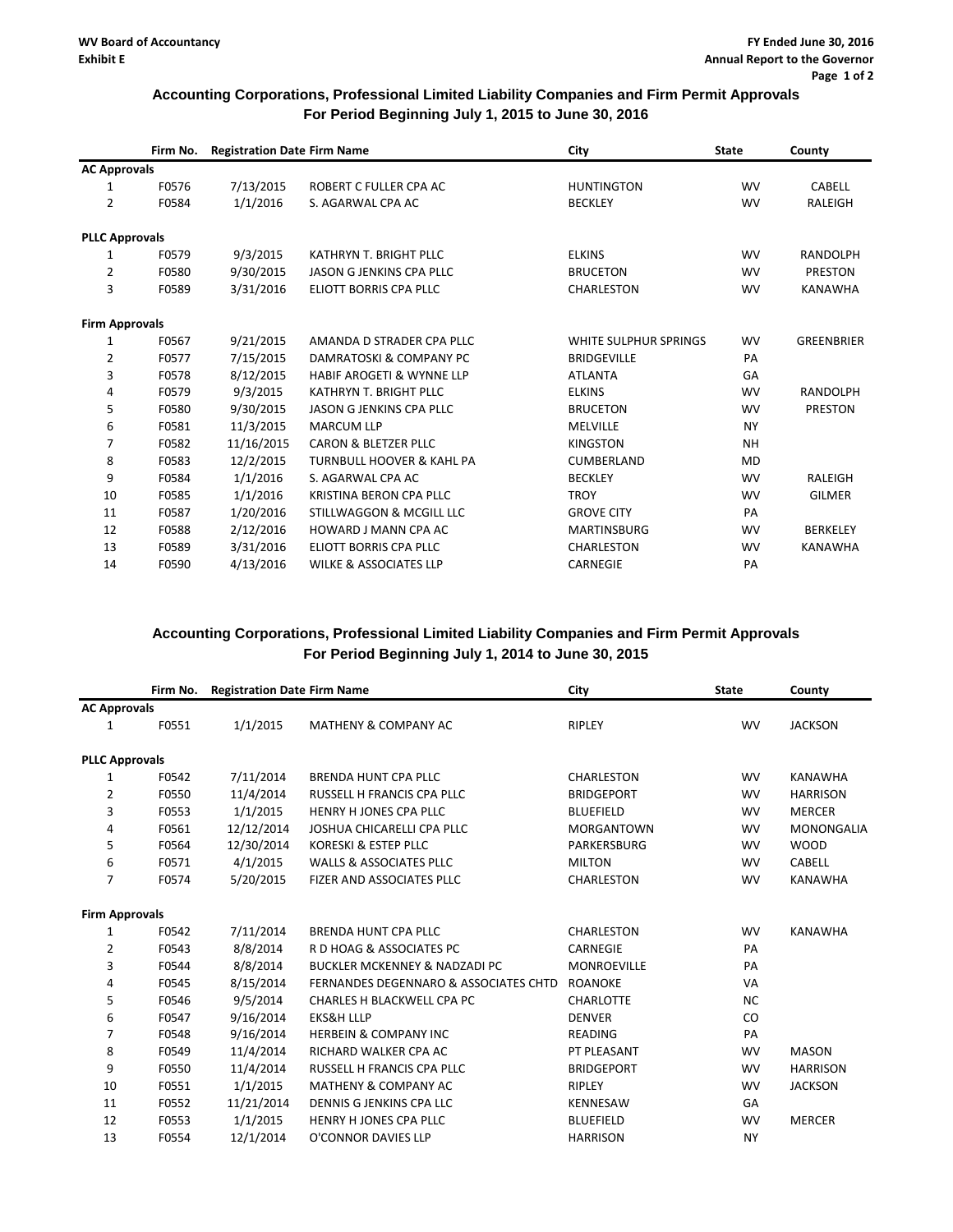**FY Ended June 30, 2016 Annual Report to the Governor Page 2 of 2**

|    |          |                                    |                                       |                   |              | Page 2 or 2    |
|----|----------|------------------------------------|---------------------------------------|-------------------|--------------|----------------|
|    | Firm No. | <b>Registration Date Firm Name</b> |                                       | City              | <b>State</b> | County         |
| 14 | F0555    | 12/3/2014                          | <b>AARONSON LLC</b>                   | <b>ROCKVILLE</b>  | MD           |                |
| 15 | F0556    | 12/5/2014                          | FRANK N HESTAND CPA PSC               | <b>LEXINGTON</b>  | KY           |                |
| 16 | F0557    | 12/8/2014                          | KELLEY SAMMONS TOOLE & ELLISON LLP    | <b>ATLANTA</b>    | GA           |                |
| 17 | F0558    | 12/8/2014                          | STOUT CAUSEY & HORNING PA             | <b>SPARKS</b>     | MD           |                |
| 18 | F0559    | 12/8/2014                          | CHARLES L. STRAUSBAUGH CPA PC         | WAYNESBORO        | PA           |                |
| 19 | F0560    | 1/1/2015                           | ARNETT CARBIS TOOTHMAN LLP            | CHARLESTON        | <b>WV</b>    | <b>KANAWHA</b> |
| 20 | F0561    | 12/12/2014                         | JOSHUA CHICARELLI CPA PLLC            | GREENSBORO        | PA           |                |
| 21 | F0562    | 12/16/2014                         | <b>MOSELEY &amp; RIDDLE</b>           | PLAINVIEW         | ТX           |                |
| 22 | F0563    | 12/16/2014                         | FIKE CONNER AND ASSOCIATES PA         | LAVALE            | MD           |                |
| 23 | F0565    | 1/20/2015                          | <b>GROSSMAN YANAK &amp; FORD LLP</b>  | <b>PITTSBURGH</b> | PA           |                |
| 24 | F0566    | 1/20/2015                          | <b>BADEN GAGE &amp; SCHROEDER LLC</b> | <b>FORT WAYNE</b> | IN           |                |
| 25 | F0568    | 2/25/2015                          | ZELENKOFSKE AXELROD LLC               | PITTSBURGH        | PA           |                |
| 26 | F0569    | 3/16/2015                          | ANDREW PIERI CPA PC                   | <b>HOLLISWOOD</b> | <b>NY</b>    |                |
| 27 | F0570    | 3/17/2015                          | <b>BROWN SMITH WALLACE LLC</b>        | <b>ST LOUIS</b>   | MO.          |                |
| 28 | F0571    | 4/1/2015                           | <b>WALLS &amp; ASSOCIATES PLLC</b>    | <b>MILTON</b>     | <b>WV</b>    | <b>CABELL</b>  |
| 29 | F0572    | 4/16/2015                          | <b>COHEN &amp; COMPANY LTD</b>        | <b>CLEVELAND</b>  | OH.          |                |
| 30 | F0573    | 4/27/2015                          | E G CONLEY PC                         | <b>PITTSBURGH</b> | PA           |                |
| 31 | F0574    | 5/20/2015                          | FIZER AND ASSOCIATES PLLC             | CHARLESTON        | <b>WV</b>    | KANAWHA        |
| 32 | F0575    | 6/1/2015                           | BLUE & CO LLC                         | CARMEL            | IN           |                |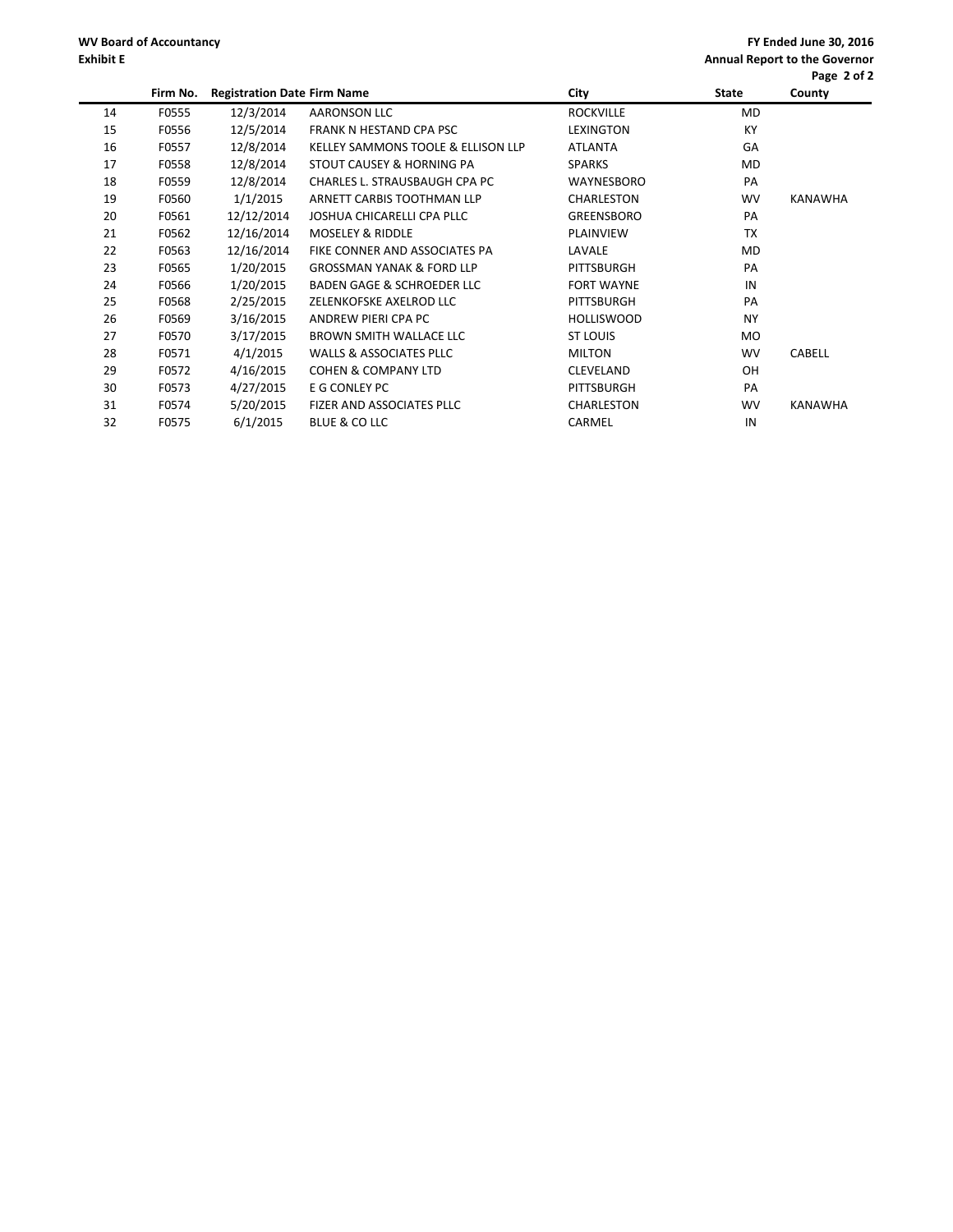### **Firm and Individual Practitioner Authorizations Approved For Period Beginning July 1, 2015 to June 30, 2016**

|    | <b>Firm Authorization Approvals</b>       |                          |                                      |                    |           |                 |
|----|-------------------------------------------|--------------------------|--------------------------------------|--------------------|-----------|-----------------|
|    | <b>Firm Number</b>                        | <b>Registration Date</b> | <b>Firm Name</b>                     | City               |           | State County    |
| 1  | F0577                                     | 7/15/2015                | DAMRATOSKI & COMPANY PC              | <b>BRIDGEVILLE</b> | PA        |                 |
| 2  | F0578                                     | 8/12/2015                | <b>HABIF AROGETI &amp; WYNNE LLP</b> | <b>ATLANTA</b>     | GA        |                 |
| 3  | F0580                                     | 9/30/2015                | JASON G JENKINS CPA PLLC             | <b>BRUCETON</b>    | <b>WV</b> | <b>PRESTON</b>  |
| 4  | F0581                                     | 11/3/2015                | <b>MARCUM LLP</b>                    | <b>MELVILLE</b>    | <b>NY</b> |                 |
| 5  | F0582                                     | 11/16/2015               | CARON & BLETZER PLLC                 | <b>KINGSTON</b>    | <b>NH</b> |                 |
| 6  | F0583                                     | 12/2/2015                | TURNBULL HOOVER & KAHL PA            | CUMBERLAND         | <b>MD</b> |                 |
| 7  | F0584                                     | 1/1/2016                 | S. AGARWAL CPA AC                    | <b>BECKLEY</b>     | <b>WV</b> | RALEIGH         |
| 8  | F0587                                     | 1/20/2016                | STILLWAGGON & MCGILL LLC             | <b>GROVE CITY</b>  | PA        |                 |
| 9  | F0588                                     | 2/12/2016                | HOWARD J MANN CPA AC                 | <b>MARTINSBURG</b> | <b>WV</b> | <b>BERKELEY</b> |
| 10 | F0589                                     | 3/31/2016                | ELIOTT BORRIS CPA PLLC               | CHARLESTON         | <b>WV</b> | KANAWHA         |
| 11 | F0590                                     | 4/13/2016                | <b>WILKE &amp; ASSOCIATES LLP</b>    | <b>CARNEGIE</b>    | PA        |                 |
|    | <b>Individual Authorization Approvals</b> |                          |                                      |                    |           |                 |
|    | WV003492                                  | 7/24/2015                | JENNIFER JO BARILL CPA               | PITTSBURGH         | PA        |                 |
| 2  | WV004486                                  | 4/14/2016                | RICHARD K KING CPA                   | <b>MORGANTOWN</b>  | <b>WV</b> | MONONGALIA      |
| 3  | WV005067                                  | 7/1/2015                 | <b>WAYNE S. STRADER CPA</b>          | <b>ROCK CAVE</b>   | <b>WV</b> | <b>UPSHUR</b>   |

### **Firm and Individual Practitioner Authorizations Approved For Period Beginning July 1, 2014 to June 30, 2015**

### **Firm Authorization Approvals**

|                | <b>Firm Number</b> | <b>Registration Date Firm Name</b> |                                                       | City               |           | State County    |
|----------------|--------------------|------------------------------------|-------------------------------------------------------|--------------------|-----------|-----------------|
| 1              | F0543A             | 8/8/2014                           | R D HOAG & ASSOCIATES PC                              | <b>CARNEGIE</b>    | PA        |                 |
| $\overline{2}$ | F0544A             | 8/8/2014                           | BUCKLER MCKENNEY & NADZADI PC                         | <b>MONROEVILLE</b> | PA        |                 |
| 3              | F0545A             | 8/15/2014                          | <b>FERNANDES DEGENNARO &amp; ASSOCIATES C ROANOKE</b> |                    | <b>VA</b> |                 |
| $\overline{4}$ | F0546A             | 9/5/2014                           | CHARLES H BLACKWELL CPA PC                            | <b>CHARLOTTE</b>   | <b>NC</b> |                 |
| 5              | F0547A             | 9/16/2014                          | <b>EKS&amp;H LLLP</b>                                 | <b>DENVER</b>      | CO        |                 |
| $\,6\,$        | F0548A             | 9/16/2014                          | <b>HERBEIN &amp; COMPANY INC</b>                      | <b>READING</b>     | PA        |                 |
| $\overline{7}$ | F0549A             | 11/4/2014                          | RICHARD WALKER CPA AC                                 | PT PLEASANT        | <b>WV</b> | <b>MASON</b>    |
| 8              | F0550A             | 11/4/2014                          | RUSSELL H FRANCIS CPA PLLC                            | <b>BRIDGEPORT</b>  | <b>WV</b> | <b>HARRISON</b> |
| 9              | F0551A             | 1/1/2015                           | <b>MATHENY &amp; COMPANY AC</b>                       | <b>RIPLEY</b>      | <b>WV</b> | <b>JACKSON</b>  |
| 10             | F0552A             | 11/21/2014                         | DENNIS G JENKINS CPA LLC                              | <b>KENNESAW</b>    | GA        |                 |
| 11             | F0553A             | 1/1/2015                           | HENRY H JONES CPA PLLC                                | <b>BLUEFIELD</b>   | <b>WV</b> | <b>MERCER</b>   |
| 12             | F0554A             | 12/1/2014                          | O'CONNOR DAVIES LLP                                   | <b>HARRISON</b>    | <b>NY</b> |                 |
| 13             | F0555A             | 12/3/2014                          | <b>AARONSON LLC</b>                                   | <b>ROCKVILLE</b>   | <b>MD</b> |                 |
| 14             | F0556A             | 12/5/2014                          | FRANK N HESTAND CPA PSC                               | LEXINGTON          | <b>KY</b> |                 |
| 15             | F0557A             | 12/8/2014                          | KELLEY SAMMONS TOOLE & ELLISON LLP                    | <b>ATLANTA</b>     | GA        |                 |
| 16             | F0558A             | 12/8/2014                          | STOUT CAUSEY & HORNING PA                             | <b>SPARKS</b>      | <b>MD</b> |                 |
| 17             | F0559A             | 12/8/2014                          | CHARLES L. STRAUSBAUGH CPA PC                         | WAYNESBORO         | PA        |                 |
| 18             | F0560A             | 1/1/2015                           | ARNETT CARBIS TOOTHMAN LLP                            | CHARLESTON         | <b>WV</b> | <b>KANAWHA</b>  |
| 19             | F0561A             | 12/12/2014                         | JOSHUA CHICARELLI CPA PLLC                            | GREENSBORO         | PA        |                 |
| 20             | F0562A             | 12/16/2014                         | <b>MOSELEY &amp; RIDDLE</b>                           | PLAINVIEW          | TX        |                 |
| 21             | F0563A             | 12/16/2014                         | FIKE CONNER AND ASSOCIATES PA                         | LAVALE             | <b>MD</b> |                 |
| 22             | F0565A             | 1/20/2015                          | <b>GROSSMAN YANAK &amp; FORD LLP</b>                  | PITTSBURGH         | PA        |                 |
| 23             | F0566A             | 1/20/2015                          | <b>BADEN GAGE &amp; SCHROEDER LLC</b>                 | <b>FORT WAYNE</b>  | IN        |                 |
| 24             | F0568A             | 2/25/2015                          | ZELENKOFSKE AXELROD LLC                               | PITTSBURGH         | PA        |                 |
| 25             | F0569A             | 3/16/2015                          | ANDREW PIERI CPA PC                                   | <b>HOLLISWOOD</b>  | <b>NY</b> |                 |
| 26             | <b>F0570A</b>      | 3/17/2015                          | <b>BROWN SMITH WALLACE LLC</b>                        | <b>ST LOUIS</b>    | <b>MO</b> |                 |
| 27             | F0572A             | 4/16/2015                          | <b>COHEN &amp; COMPANY LTD</b>                        | CLEVELAND          | OH        |                 |
| 28             | F0573A             | 4/27/2015                          | E G CONLEY PC                                         | <b>PITTSBURGH</b>  | PA        |                 |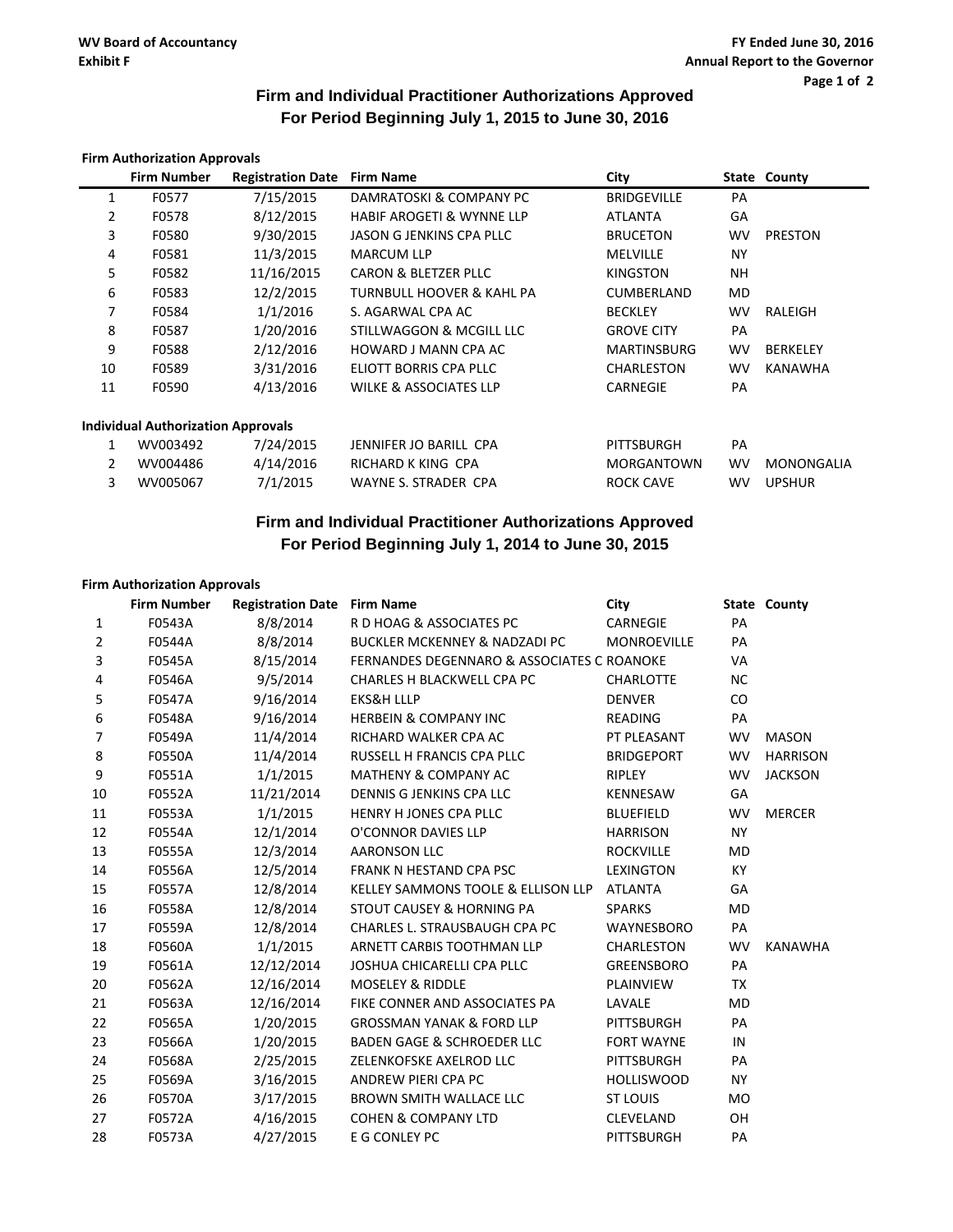|    |                                           |                                    |                           |                   |           | Page 2 of 2     |
|----|-------------------------------------------|------------------------------------|---------------------------|-------------------|-----------|-----------------|
|    | <b>Firm Number</b>                        | <b>Registration Date Firm Name</b> |                           | City              |           | State County    |
| 29 | F0574A                                    | 5/20/2015                          | FIZER AND ASSOCIATES PLLC | <b>CHARLESTON</b> | <b>WV</b> | <b>KANAWHA</b>  |
| 30 | F0575A                                    | 6/1/2015                           | BLUE & CO LLC             | CARMEL            | IN        |                 |
|    | <b>Individual Authorization Approvals</b> |                                    |                           |                   |           |                 |
|    | WV002238                                  |                                    | STEPHEN M MAGNONE CPA     | <b>WEIRTON</b>    | <b>WV</b> | HANCOCK         |
|    | WV005103                                  |                                    | JEREMY DAVID DRENNEN CPA  | <b>LOST CREEK</b> | <b>WV</b> | <b>HARRISON</b> |
|    |                                           |                                    |                           |                   |           |                 |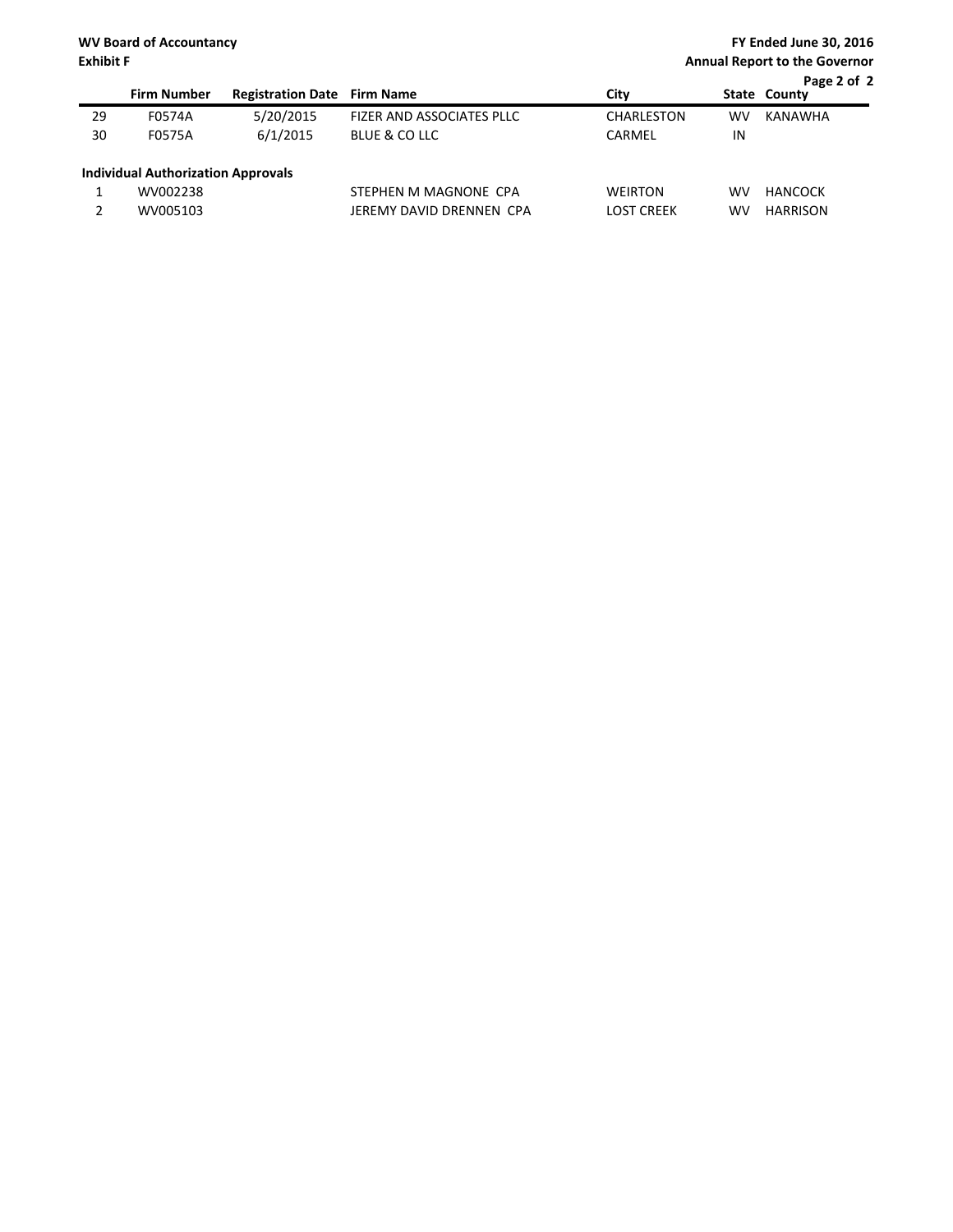### **West Virginia Board of Accountancy Exhibit G**

### **County 07/01/2015 to 06/30/2016 07/01/2014 to 06/30/2015** 1 Barbour 10 10 11 Barbour 10 11 and the set of the set of the set of the set of the set of the set of the set o 2 Berkeley 32 32 32 Boone 3 8 Braxton 2 2 Brooke 6 6 6 Cabell 167 167 167 Calhoun 1 1 Clay 0 0 Doddridge 1 1 Fayette 11 12 11 Gilmer **6 4**  Grant 4 6 Greenbrier 19 23 Hampshire 7 8 Hancock 11 9 Hardy 7 8 17 Harrison 106 **Harrison** 107 106 Jackson 11 11 Jefferson 32 33 20 Kanawha 554 Solar 1980 Solar 1980 Solar 1980 Solar 1980 Solar 1981 Solar 1980 Solar 1980 Solar 19 Lewis 12 12 Lincoln 3 3 Logan 10 10 24 Marion 2012 - 2012 12:30 12:30 12:30 12:30 12:30 12:30 12:30 12:30 12:30 12:30 12:30 12:30 12:30 12:30 12:3 Marshall 8 9 26 Mason 20 September 20 September 20 September 20 September 20 September 20 September 20 September 20 Septemb McDowell 2 1 Mercer 48 55 Mineral 5 6 Mingo 7 7 Monongalia 159 158 Monroe 4 5 Morgan 6 5 Nicholas 23 24 Ohio 104 104 Pendleton 0 0 Pleasants 2 1 Pocahontas 1 0 Preston 19 19 Putnam 37 44 Raleigh 57 56 Randolph 24 25 Ritchie 1 2 44 Roane 2012 - 2022 - 2022 - 2022 - 2022 - 2022 - 2022 - 2022 - 2022 - 2022 - 2022 - 2022 - 2022 - 2022 - 20 Summers 3 3 Taylor 3 2 Tucker 0 0 Tyler 1 1 **For Period Beginning July 1, 2014 to June 30, 2016**

**Number of Licensees by County**

Upshur 19 20